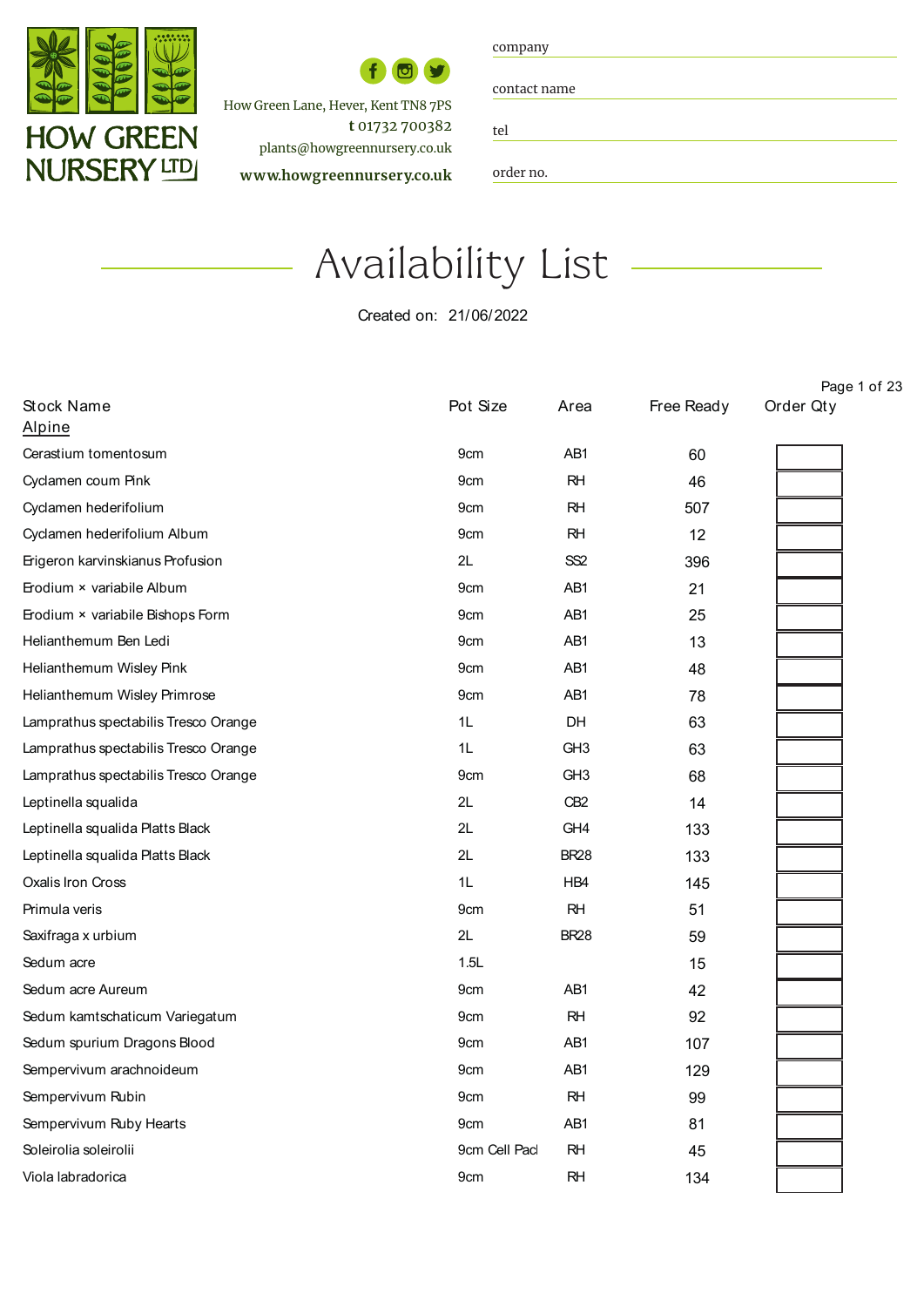| <b>Stock Name</b>                       | Pot Size | Area            | Free Ready     | Order Oty |
|-----------------------------------------|----------|-----------------|----------------|-----------|
| <b>Climbers</b>                         |          |                 |                |           |
| Akebia quinata Cream                    | 7L       | MS4             | 3              |           |
| Ceanothus Concha                        | 10L      | MS4             | 6              |           |
| Ceanothus Concha                        | 10L      | TH <sub>1</sub> | 6              |           |
| Ceanothus Concha                        | 20L      | TH <sub>1</sub> | 1              |           |
| Ceanothus Concha                        | 20L      | TH <sub>1</sub> | 3              |           |
| Chaenomeles speciosa Orange Storm       | 7.5L     | MS4             | 4              |           |
| Clematis alpina Willy                   | 2L       | MS4             | 1              |           |
| Clematis armandii                       | 10L      | MS4             | 4              |           |
| Clematis Blue Angel                     | 7L       | MS4             | 2              |           |
| Clematis cirrhosa Lansdowne Gem         | 2L       | MS4             | 1              |           |
| Clematis Etoile Violette                | 2L       | MS4             | 1              |           |
| Clematis Jackmanii                      | 2L       | MS4             | 3              |           |
| Clematis Madame Julia Correvon          | 7L       | MS4             | 2              |           |
| Clematis Miss Bateman                   | 2L       | MS4             | 2              |           |
| <b>Clematis Nelly Moser</b>             | 7L       | MS4             | 1              |           |
| <b>Clematis Niobe</b>                   | 2L       | MS4             | 1              |           |
| Clematis Princess Diana                 | 2L       | MS4             | 3              |           |
| Clematis Rouge Cardinal                 | 2L       | MS4             | 4              |           |
| Clematis Ville De Lyon                  | 7L       | MS4             | 3              |           |
| Garrya elliptica                        | 10L      | MS4             | 8              |           |
| Hydrangea anomala petiolaris            | 10L      | SB1             | 2              |           |
| Hydrangea anomala petiolaris            | 50L      | SB <sub>3</sub> | 5              |           |
| Jasminum officinale                     | 20L      | MS4             | 3              |           |
| Lonicera Graham Thomas                  | 7L       | MS4             | 4              |           |
| Lonicera henryi Copper Beauty           | 7L       | MS4             | 3              |           |
| Parthenocissus quinquefolia             | 20L      | MS4             |                |           |
| Pyracantha Saphyr Orange                | 20L      | MS4             | 1              |           |
| Solanum crispum Glasnevin               | 5L       | TH <sub>1</sub> | 1              |           |
| Solanum crispum Glasnevin               | 7L       | MS4             | 5              |           |
| Solanum jasminoides Album               | 20L      | MS4             | 1              |           |
| Solanum jasminoides Album               | 5L       | TH <sub>1</sub> | 6              |           |
| Solanum jasminoides Album               | 7L       | MS4             | 6              |           |
| Trachelospermum jasminoides             | 10L      |                 | 1              |           |
| Trachelospermum jasminoides             | 12L      | TH <sub>3</sub> | 8              |           |
| Trachelospermum jasminoides             | 20L      | MS4             | 10             |           |
| Trachelospermum jasminoides             | 7.5L     | TH <sub>3</sub> | $\overline{2}$ |           |
| Trachelospermum jasminoides White Wings | 5L       | TH <sub>1</sub> | 21             |           |
| Wisteria sinensis Prolific              | 7.5L     | SB <sub>3</sub> | 18             |           |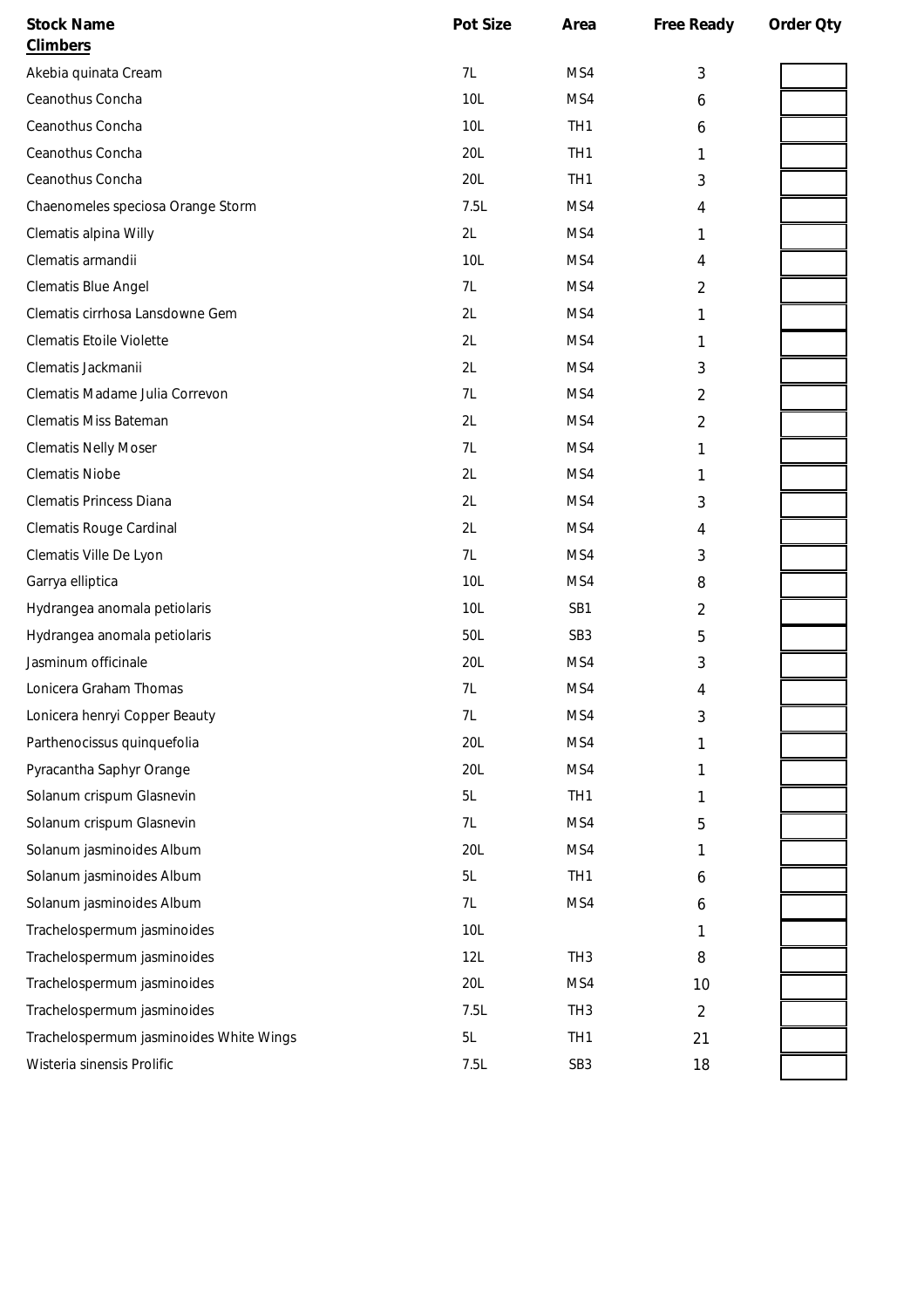| <b>Stock Name</b><br><b>Ferns</b>       | Pot Size | Area            | Free Ready | Order Qty |
|-----------------------------------------|----------|-----------------|------------|-----------|
| Adiantum aleuticum Imbricatum           | 2L       | HO <sub>1</sub> | 150        |           |
| Adiantum pedatum                        | 2L       | HO <sub>1</sub> | 50         |           |
| Asplenium scolopendrium                 | 1.5L     | HO <sub>2</sub> | 151        |           |
| Athyrium niponicum pictum Burgundy Lace | 2L       | HO <sub>2</sub> | 13         |           |
| Athyrium niponicum pictum Metallicum    | 2L       | HO <sub>2</sub> | 28         |           |
| Athyrium niponicum pictum Red Beauty    | 2L       | HO <sub>2</sub> | 18         |           |
| Athyrium otophorum Okanum               | 2L       | HO <sub>2</sub> | 56         |           |
| Blechnum spicant                        | 2L       | HO <sub>1</sub> | 58         |           |
| Cyrtomium falcatum                      | 2L       | HO <sub>2</sub> | 102        |           |
| Dryopteris affinis Cristata The King    | 2L       | HO <sub>1</sub> | 13         |           |
| Dryopteris erythrosora                  | 2L       | HO <sub>2</sub> | 19         |           |
| Dryopteris erythrosora prolifica        | 2L       | HO <sub>1</sub> | 24         |           |
| Dryopteris filix-mas                    | 2L       | HO <sub>1</sub> | 27         |           |
| Polystichum munitum                     | 2L       | HO <sub>1</sub> | 75         |           |
| Polystichum polyblepharum               | 2L       | HO <sub>1</sub> | 155        |           |
| Polystichum setiferum                   | 2L       | HO <sub>1</sub> | 114        |           |
| Polystichum setiferum Herrenhausen      | 2L       | HO <sub>2</sub> | 31         |           |
| Polystichum tsus-simense                | 2L       | HO <sub>2</sub> | 16         |           |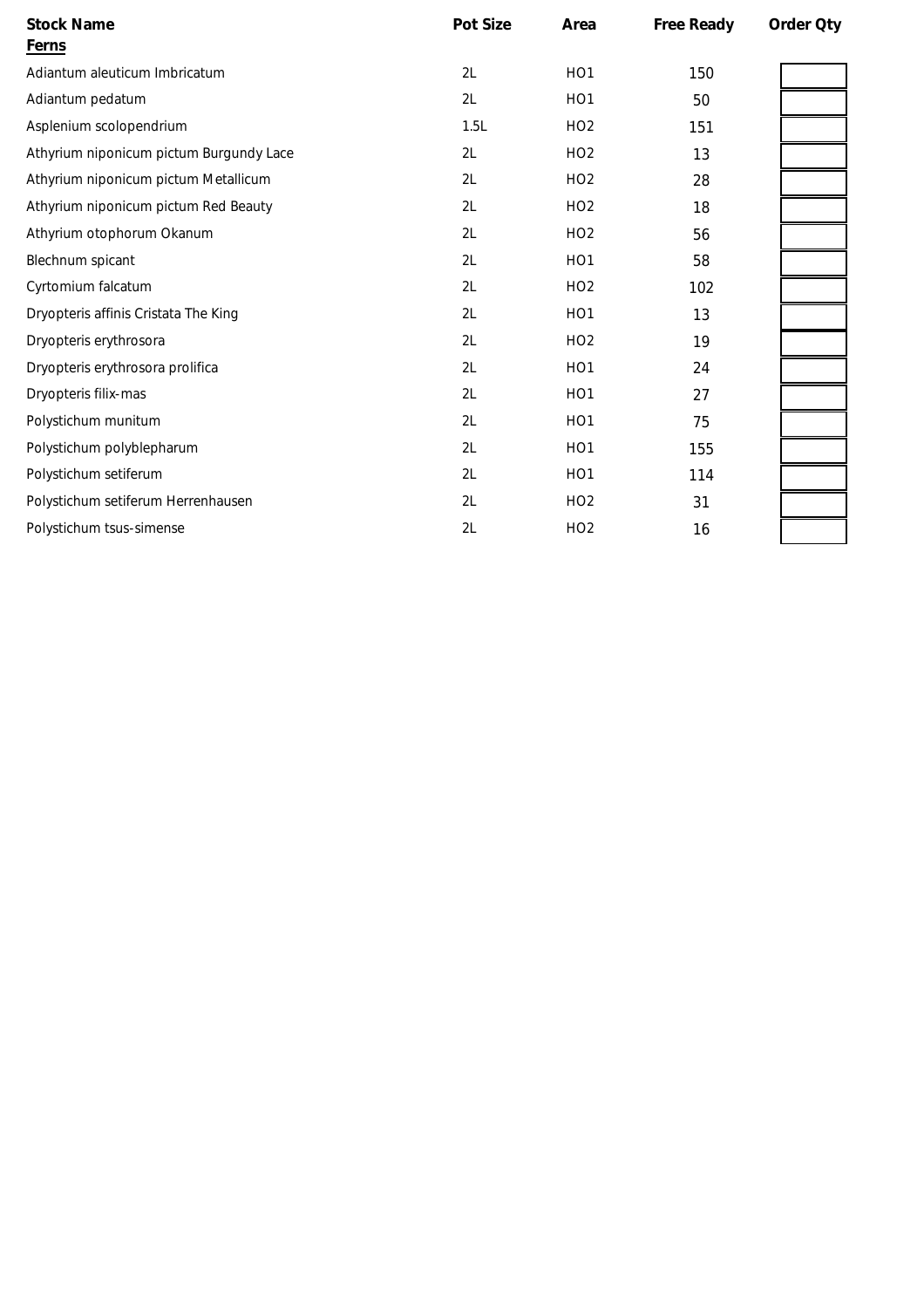| <b>Stock Name</b><br>Grasses               | Pot Size | Area             | Free Ready | Order Qty |
|--------------------------------------------|----------|------------------|------------|-----------|
| Anemanthele lessoniana (Stipa arundinacea) | 2L       | HO <sub>2</sub>  | 91         |           |
| Anemanthele lessoniana (Stipa arundinacea) | 2L       | HO <sub>1</sub>  | 275        |           |
| Briza media                                | 2L       | <b>BR34</b>      | 73         |           |
| Briza media                                | 2L       | <b>BR29</b>      | 73         |           |
| Calamagrostis acutiflora Overdam           | 2L       | BL9              | 61         |           |
| Carex divulsa Kaga-nishiki                 | 2L       | HO <sub>1</sub>  | 56         |           |
| Carex elata Aurea                          | 2L       | HO <sub>1</sub>  | 18         |           |
| Carex flagellifera                         | 2L       | GB <sub>2</sub>  | 79         |           |
| Carex oshimensis Everest                   | 2L       | GH <sub>3</sub>  | 43         |           |
| Carex oshimensis Evergold                  | 2L       | HO <sub>1</sub>  | 46         |           |
| Carex oshimensis Evergold                  | 5L       | HO <sub>1</sub>  | 19         |           |
| Carex Silver Sceptre                       | 2L       | HO <sub>1</sub>  | 26         |           |
| Carex testacea                             | 2L       | BL9              | 94         |           |
| Carex testacea Prairie Fire                | 2L       | GH4              | 18         |           |
| Deschampsia cespitosa Bronzeschleier       | 2L       | BL9              | 47         |           |
| Festuca Cool As Ice                        | 2L       | BL9              | 27         |           |
| Ficinia truncata Ice Crystal               | 2L       | TH <sub>2</sub>  | 24         |           |
| Hakonechloa macra Sun Flare                | 2L       | H <sub>O</sub> 1 | 14         |           |
| Libertia chilensis                         | 2L       | TH <sub>2</sub>  | 46         |           |
| Miscanthus sinensis Flamingo               | 2L       | BL9              | 67         |           |
| Miscanthus sinensis Gracillimus            | 2L       | GB <sub>2</sub>  | 19         |           |
| Miscanthus sinensis Zebrinus               | 2L       | BL9              | 14         |           |
| Molinia caerulea Edith Dudszus             | 2L       | BL9              | 77         |           |
| Molinia caerulea Heidebraut                | 2L       | BL9              | 93         |           |
| Molinia caerulea Poul Petersen             | 2L       | BL9              | 82         |           |
| Pennisetum Alopecuroides Black Beauty      | 2L       | BL9              | 17         |           |
| Pennisetum alopecuroides Hameln            | 2L       | GB <sub>2</sub>  | 138        |           |
| Pennisetum alopecuroides Red Head          | 2L       | GB <sub>2</sub>  | 80         |           |
| Pennisetum orientale Karley Rose           | 2L       | GB <sub>2</sub>  | 101        |           |
| Pennisetum Rubrum                          | 2L       | DH               | 75         |           |
| Pennisetum thunbergii Red Buttons          | 2L       | BL9              | 140        |           |
| Sesleria autumnalis                        | 2L       | BL9              | 170        |           |
| Stipa tenuissma Pony Tails                 | 2L       | <b>BL17</b>      | 68         |           |
| Stipa Tirsa                                | 2L       | CB <sub>2</sub>  | 15         |           |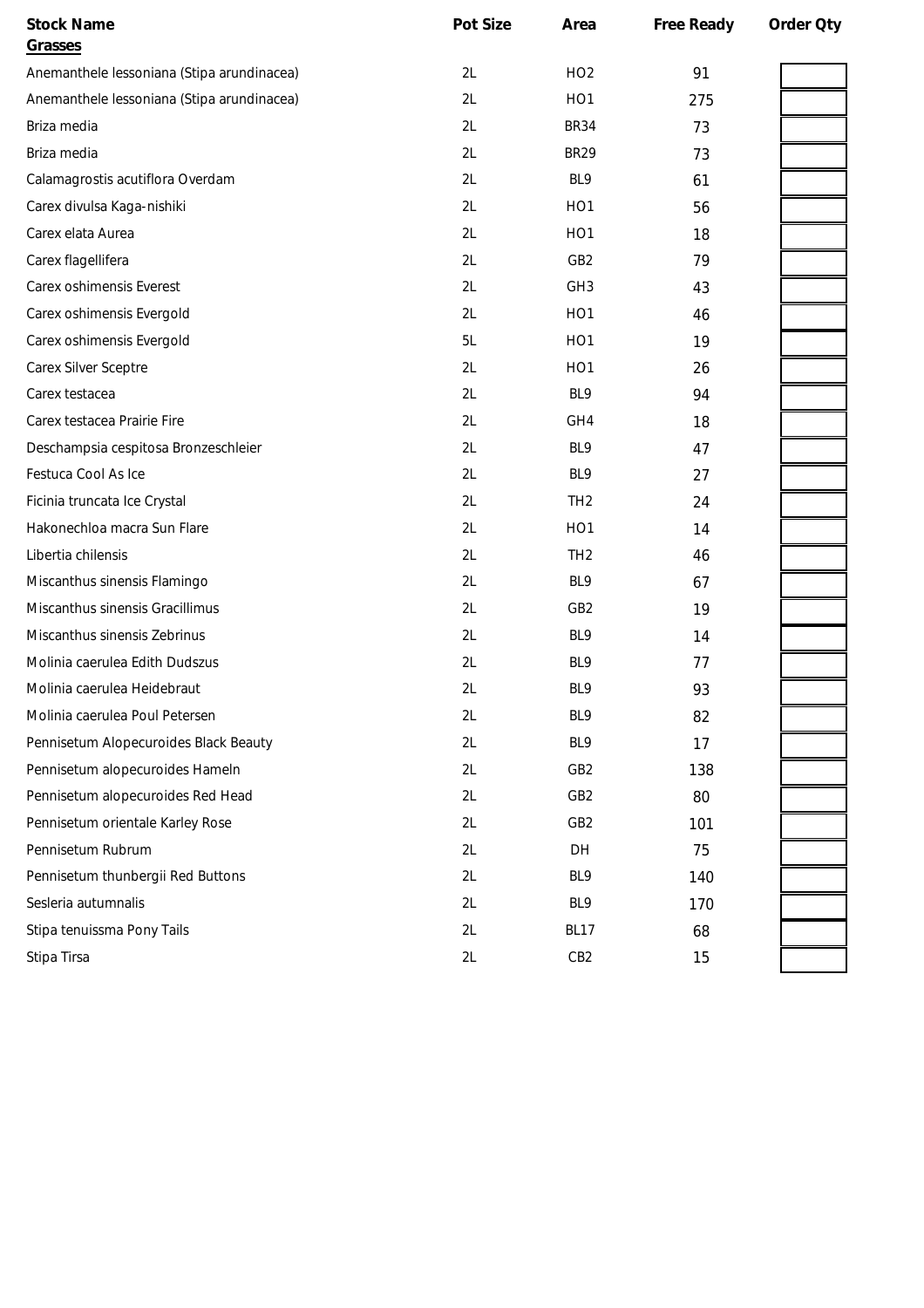| <b>Stock Name</b>                                  | Pot Size | Area            | Free Ready | Order Qty |
|----------------------------------------------------|----------|-----------------|------------|-----------|
| Herbs                                              |          |                 |            |           |
| Allium schoenoprasum (Chives)                      | 9cm      | <b>RH</b>       | 151        |           |
| Allium schoenoprasum Pink One (Chives)             | 2L       | HB4             | 14         |           |
| Allium schoenoprasum Purple One (Chives)           | 2L       | HB4             | 13         |           |
| Aloysia citrodora (Lemon Verbena)                  | 2L       | HB              | 23         |           |
| Anethum graveolens (Dill)                          | 9cm      | <b>RH</b>       | 66         |           |
| Angelica archangelica                              | 2L       | GO <sub>1</sub> | 43         |           |
| Artemisia dracunculus                              | 2L       | DH              | 18         |           |
| Artemisia dracunculus                              | 9cm      | <b>RH</b>       | 60         |           |
| Cynara cardunculus (Cardoon)                       | 2L       | HB <sub>3</sub> | 36         |           |
| Cynara cardunculus Violet de Provence (Globe)      | 2L       | HB <sub>2</sub> | 108        |           |
| Foeniculum vulgare (Fennel)                        | 2L       | HB1             | 114        |           |
| Foeniculum vulgare (Fennel)                        | 2L       | HB <sub>2</sub> | 114        |           |
| Foeniculum vulgare Purpureum (Bronze Fennel)       | 2L       | HB1             | 13         |           |
| Foeniculum vulgare Purpureum (Bronze Fennel)       | 9cm      | HB4             | 77         |           |
| Hyssopus officinalis (Blue)                        | 2L       | HB4             | 50         |           |
| Lavandula angustifolia Alba                        | 2L       | DH              | 65         |           |
| Lavandula angustifolia Hidcote                     | 5L       | HB1             | 200        |           |
| Lavandula angustifolia Munstead                    | 5L       | HB4             | 31         |           |
| Lavandula Kew Red                                  | 2L       | HB1             | 20         |           |
| Melissa officinalis (Lemon Balm)                   | 9cm      | HB4             | 134        |           |
| Melissa officinalis (Lemon Balm)                   | 9cm      | <b>RH</b>       | 134        |           |
| Mentha spicata (Spearmint/Garden)                  | 9cm      | HB4             | 97         |           |
| Mentha suaveolens (Apple mint)                     | 9cm      | CB1             | 34         |           |
| Mentha x piperita f. cit Chocolate                 | 9cm      | HB4             | 41         |           |
| Ocimum basilicum (Basil)                           | 9cm      | <b>RH</b>       | 99         |           |
| Origanum Aureum                                    | 2L       | <b>BL22</b>     | 81         |           |
| Petroselinum crispum neapolitanum Italian Giant (F | 9cm      | RH              | 152        |           |
| Salvia officinalis (Broad Leaved)                  | 2L       | HB <sub>3</sub> | 161        |           |
| Salvia officinalis (Broad Leaved)                  | 9cm      | DH              | 67         |           |
| Salvia rosmarinus (Rosemary)                       | 3L       | HB <sub>3</sub> | 110        |           |
| Salvia rosmarinus (Rosemary)                       | 5L       | TH <sub>1</sub> | 61         |           |
| Salvia rosmarinus (Rosemary) Blue Rain             | 2L       | HB <sub>2</sub> | 91         |           |
| Salvia rosmarinus (Rosemary) Green Ginger          | 5L       | HB <sub>3</sub> | 54         |           |
| Salvia rosmarinus (Rosemary) Miss Jessops Upright  | 2L       | DH              | 17         |           |
| Salvia rosmarinus (Rosemary) Sudbury Blue          | 2L       | HB1             | 135        |           |
| Thymus coccineus                                   | 9cm      | <b>RH</b>       | 248        |           |
| Thymus pseudolanuginosus (Woolly)                  | 9cm      | DH              | 49         |           |
| Thymus serpyllum Creeping Red                      | 2L       | HB <sub>2</sub> | 27         |           |
| Thymus vulgaris                                    | 9cm      | HB4             | 70         |           |
| Thymus vulgaris                                    | 9cm      | GH4             | 367        |           |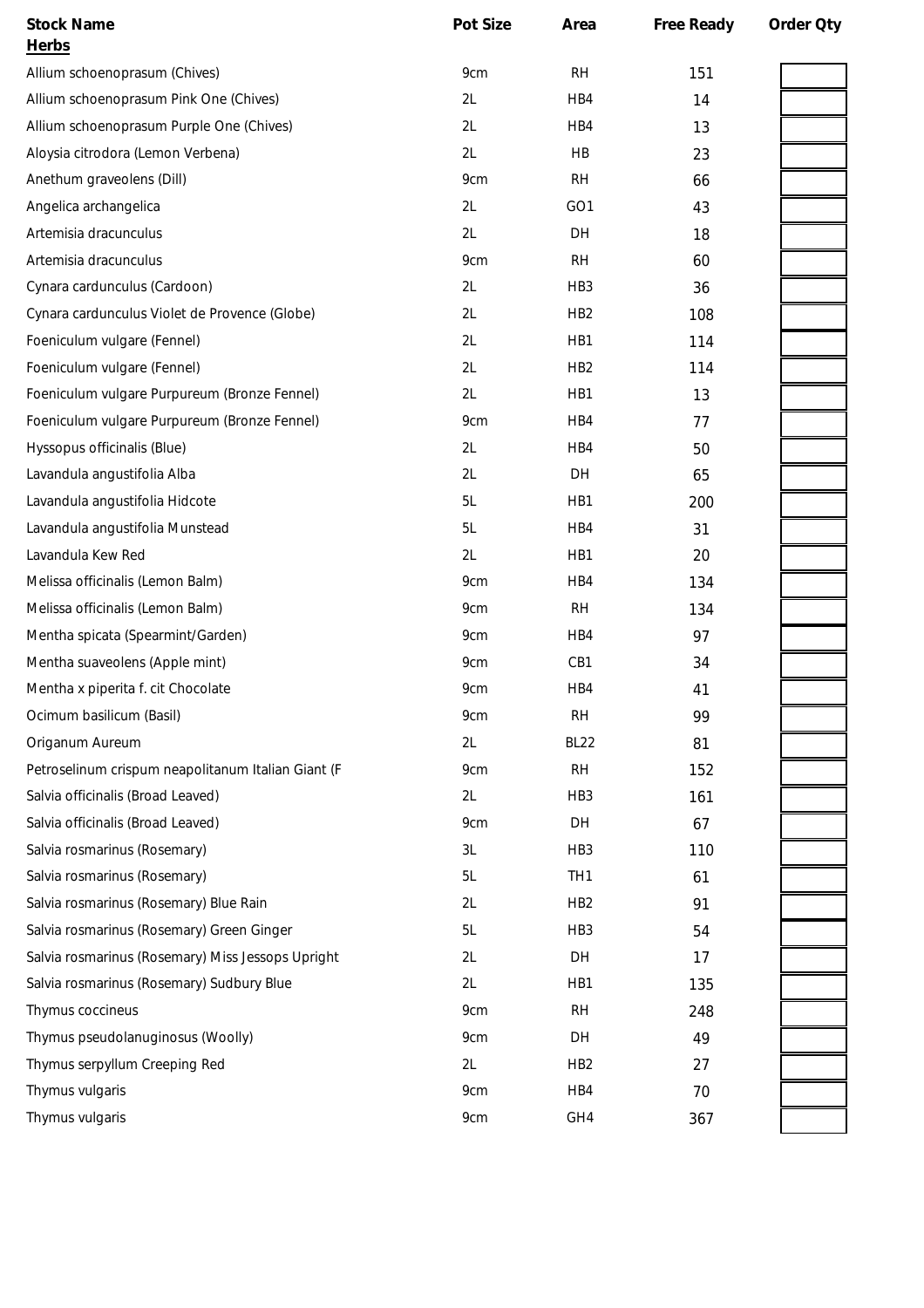| <b>Stock Name</b><br>Patio Plants | Pot Size      | Area            | Free Ready | Order Qty |
|-----------------------------------|---------------|-----------------|------------|-----------|
| Ammi visnaga                      | 1L            | SS <sub>0</sub> | 69         |           |
| Begonia sutherlandii              | 1L            | <b>RH</b>       | 16         |           |
| Calocephalus Silver Sand          | 9cm           | DH              | 22         |           |
| Cosmos atrosanguineus Chocamocha  | 2L            | <b>BL12</b>     | 84         |           |
| Cosmos bipinnatus Cupcakes White  | 9cm Cell Pacl | <b>RH</b>       | 36         |           |
| <b>Cosmos bipinnatus Purity</b>   | 9cm Cell Pacl | <b>RH</b>       | 119        |           |
| Cosmos bipinnatus Sonata Carmine  | 9cm Cell Pacl | <b>RH</b>       | 27         |           |
| Cosmos bipinnatus Sonata Pink     | 9cm Cell Pacl | <b>RH</b>       | 54         |           |
| Cosmos bipinnatus Sonata White    | 9cm Cell Pacl | <b>RH</b>       | 54         |           |
| Dahlia Bishop of Canterbury       | 2L            | SS <sub>4</sub> | 39         |           |
| Dahlia Bishop of Llandaff         | 2L            | HB4             | 15         |           |
| Dahlia Cafe au Lait               | 3L            | TH <sub>2</sub> | 52         |           |
| Dahlia Karma Choc                 | 3L            | TH <sub>2</sub> | 46         |           |
| Zantedeschia Florex Gold          | 2L            | TH <sub>2</sub> | 51         |           |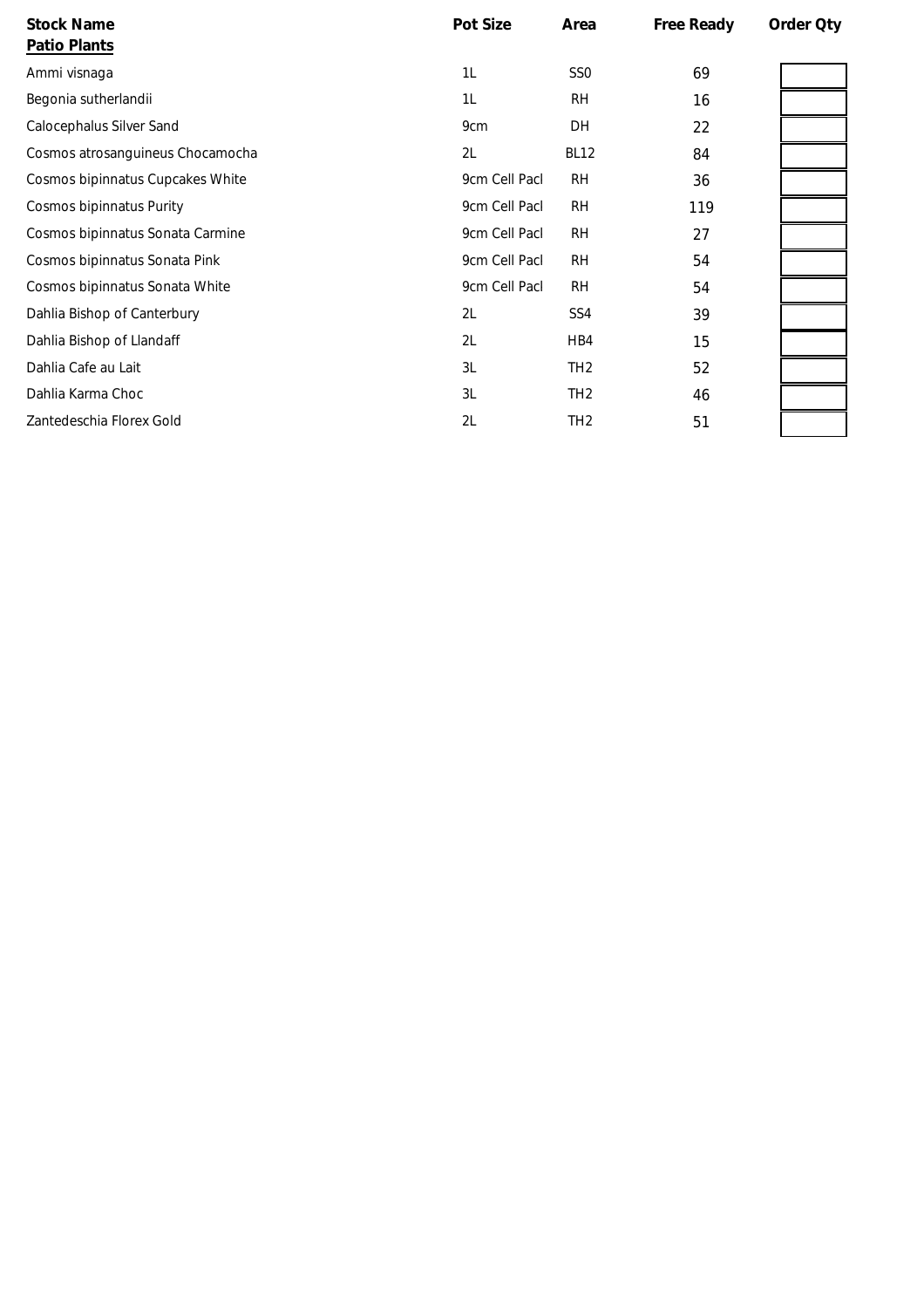| <b>Stock Name</b>                     | Pot Size | Area            | Free Ready | Order Oty |
|---------------------------------------|----------|-----------------|------------|-----------|
| Perennials                            |          |                 |            |           |
| Acanthus mollis Rue Ledan             | 2L       | HO <sub>1</sub> | 34         |           |
| Achillea coarctata Coronation Gold    | 2L       | <b>BL13</b>     | 175        |           |
| Achillea millefolium Cassis           | 2L       | <b>BL15</b>     | 110        |           |
| Achillea millefolium Cassis           | 2L       | <b>BL27</b>     | 110        |           |
| Achillea millefolium Cerise Queen     | 2L       | <b>BL13</b>     | 120        |           |
| Achillea millefolium Cerise Queen     | 2L       | <b>BL27</b>     | 120        |           |
| Achillea millefolium Credo            | 2L       | <b>BL22</b>     | 141        |           |
| Achillea millefolium Hella Glashoff   | 2L       | <b>BL14</b>     | 111        |           |
| Achillea millefolium Layla            | 2L       | <b>BL12</b>     | 99         |           |
| Achillea millefolium Paprika          | 2L       | <b>BL22</b>     | 88         |           |
| Achillea millefolium Pomegranate      | 2L       | <b>BL23</b>     | 26         |           |
| Achillea millefolium Saucy Seduction  | 2L       | <b>BL11</b>     | 60         |           |
| Achillea millefolium Walther Funcke   | 2L       | <b>BL27</b>     | 249        |           |
| Achillea millefolium White Beauty     | 2L       | <b>BL23</b>     | 129        |           |
| Achillea millefolium Wonderful Wampee | 2L       | <b>BL13</b>     | 90         |           |
| Aciphylla Dieffenbachii               | 2L       | GH <sub>3</sub> | 87         |           |
| Actaea racemosa                       | 2L       | <b>BL16</b>     | 184        |           |
| Actaea simplex James Compton          | 2L       | GO <sub>2</sub> | 48         |           |
| Agapanthus Black Pantha               | 2L       | TH <sub>1</sub> | 25         |           |
| Agapanthus Queen Mum                  | 2L       | TH <sub>1</sub> | 11         |           |
| Agapanthus Twister                    | 2L       | TH <sub>1</sub> | 27         |           |
| Agastache After Eight                 | 2L       | <b>BL24</b>     | 87         |           |
| Agastache Blue Boa                    | 2L       | <b>BL13</b>     | 111        |           |
| Agastache Blue Fortune                | 2L       | SS <sub>1</sub> | 190        |           |
| Agastache Blue Fortune                | 2L       | SS <sub>3</sub> | 190        |           |
| Agastache foeniculum Black Adder      | 2L       | <b>BL23</b>     | 62         |           |
| Ajuga reptans Black Scallop           | 2L       | <b>BR36</b>     | 97         |           |
| Ajuga reptans Braunherz               | 2L       | CB1             | 17         |           |
| Alchemilla erythropoda                | 2L       | <b>BR29</b>     | 271        |           |
| Alchemilla mollis                     | 2L       | SS1             | 24         |           |
| Alchemilla sericata Gold Strike       | 2L       | <b>BL24</b>     | 262        |           |
| Alchemilla sericata Gold Strike       | 2L       | <b>BL15</b>     | 262        |           |
| Alstroemeria Freedom                  | 2L       | CB <sub>2</sub> | 64         |           |
| Alstroemeria Inticancha Maya          | 2L       | CB <sub>2</sub> | 43         |           |
| Alstroemeria Little Miss Christina    | 2L       | CB <sub>2</sub> | 56         |           |
| Alstroemeria Little Miss Miranda      | 2L       | CB <sub>2</sub> | 26         |           |
| Alstroemeria Little Miss Sophie       | 2L       | CB <sub>2</sub> | 24         |           |
| Alstroemeria Mars                     | 2L       | CB <sub>2</sub> | 27         |           |
| Amsonia tabernaemontana               | 2L       | <b>BL14</b>     | 145        |           |
| Amsonia tabernaemontana               | 2L       | SS <sub>5</sub> | 145        |           |
| Amsonia tabernaemontana Blue Ice      | 2L       | <b>BL17</b>     | 27         |           |
| Anemone Frilly Knickers               | 2L       | <b>BL20</b>     | 65         |           |
| Anemone hupehensis Tiki Sensation     | 2L       | GB1             | 71         |           |
| Artemisia Iudoviciana Silver Queen    | 2L       | <b>BL16</b>     | 16         |           |
| Artemisia Iudoviciana Valerie Finnis  | 2L       | <b>BL17</b>     | 73         |           |
|                                       |          |                 |            |           |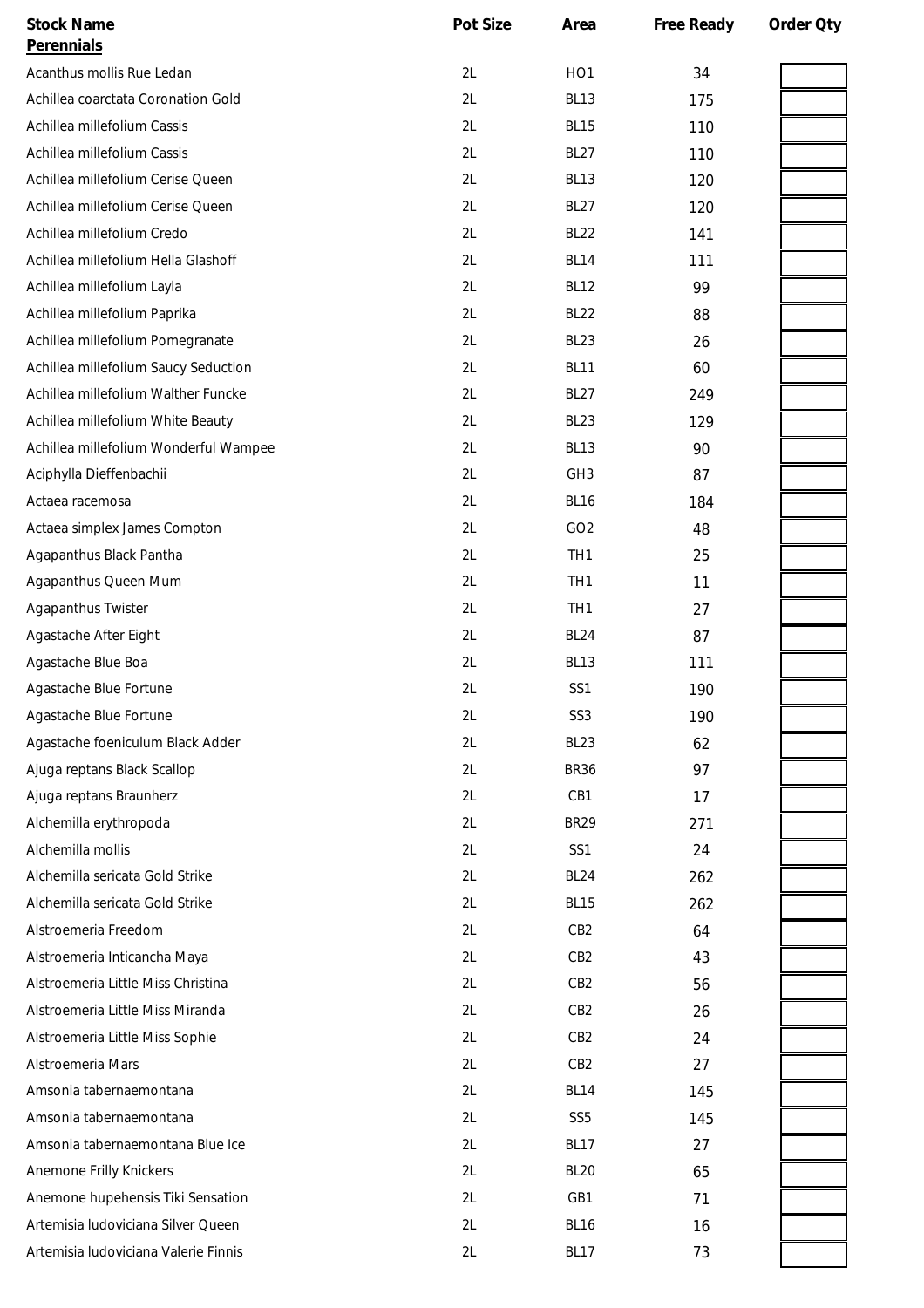| <b>Stock Name</b>                                  | Pot Size | Area             | Free Ready | Order Qty |
|----------------------------------------------------|----------|------------------|------------|-----------|
| <b>Perennials</b>                                  |          |                  |            |           |
| Artemisia Powis Castle                             | 2L       | HB1              | 211        |           |
| Artemisia schmidtiana Nana Attraction              | 2L       | <b>BL16</b>      | 29         |           |
| Arthropodium candidum Maculatum                    | 2L       | CB <sub>2</sub>  | 30         |           |
| Aruncus aethusifolius Noble Spirit                 | 2L       | <b>BR36</b>      | 17         |           |
| Aster amellus Breslau                              | 2L       | <b>BL22</b>      | 57         |           |
| Aster amellus Veilchenkoenigin                     | 2L       | GO <sub>1</sub>  | 49         |           |
| Aster frikartii Monch                              | 2L       | <b>BR37</b>      | 346        |           |
| Aster lateriflorum horizontalis                    | 3L       | <b>BL13</b>      | 13         |           |
| Aster novi-belgii Marie Ballard (Michaelmas daisy) | 2L       | <b>BR29</b>      | 66         |           |
| Aster Tataricus Jindai                             | 2L       | <b>BR37</b>      | 34         |           |
| Astilbe Bressingham Beauty                         | 2L       | GB1              | 85         |           |
| Astilbe chinensis pumila                           | 2L       | GB1              | 38         |           |
| <b>Astilbe Deutschland</b>                         | 2L       | GB1              | 30         |           |
| Astilbe Fanal                                      | 2L       | GB1              | 56         |           |
| Astilbe Peach Blossom                              | 2L       | GB1              | 64         |           |
| Astrantia major Sparkling Stars Pink               | 2L       | <b>BR30</b>      | 106        |           |
| Astrantia major Sparkling Stars Red                | 2L       | <b>BR30</b>      | 133        |           |
| Astrantia major Sparkling Stars White              | 2L       | <b>BR29</b>      | 121        |           |
| Astrantia major Star of Beauty                     | 2L       | HO <sub>1</sub>  | 39         |           |
| Astrantia Roma                                     | 2L       | HO <sub>1</sub>  | 167        |           |
| Baptisia alba                                      | 2L       | BL <sub>18</sub> | 20         |           |
| Bergenia cordifolia                                | 2L       | GO <sub>2</sub>  | 34         |           |
| <b>Boleus Lemon Queen</b>                          | 3L       | <b>BL11</b>      | 33         |           |
| Brunnera macrophylla Betty Bowring                 | 2L       | <b>BR30</b>      | 16         |           |
| Bulbinella frutescens Avera Sunset Orange          | 2L       | <b>RH</b>        | 84         |           |
| <b>Bulbinella frutescens Yellow</b>                | 2L       | <b>RH</b>        | 13         |           |
| Bupleurum falcatum                                 | 2L       | <b>BL22</b>      | 102        |           |
| Calamintha nepeta Blue Cloud                       | 2L       | <b>BL13</b>      | 29         |           |
| Campanula La Bonne Amie                            | 2L       | BL <sub>23</sub> | 28         |           |
| Campanula persicifolia Alba                        | 2L       | <b>BL26</b>      | 64         |           |
| Campanula Pink Octopus                             | 2L       | <b>BL19</b>      | 69         |           |
| Campanula punctata Pink Chimes                     | 2L       | <b>BL27</b>      | 31         |           |
| Campanula Sarastro                                 | 2L       | <b>BL13</b>      | 73         |           |
| Centaurea montana Purple Heart                     | 2L       | GO <sub>2</sub>  | 46         |           |
| Centranthus ruber coccineus                        | 2L       | <b>BL21</b>      | 16         |           |
| Ceratostigma plumbaginoides                        | 2L       | SB1              | 93         |           |
| Chelone obliqua Alba                               | 2L       | <b>BL25</b>      | 195        |           |
| Convallaria majalis                                | 1L       | CB1              | 159        |           |
| Coreopsis Red Satin                                | 2L       | SS4              | 46         |           |
| Coreopsis verticillata Zagreb                      | 2L       | <b>BL18</b>      | 98         |           |
| Crambe cordifolia                                  | 2L       | <b>BL13</b>      | 151        |           |
| Crambe cordifolia                                  | 2L       | <b>BL26</b>      | 151        |           |
| Crambe maritima                                    | 2L       | <b>BL10</b>      | 26         |           |
| Crocosmia × crocosmiiflora Emily McKenzie          | 2L       | GO <sub>1</sub>  | 142        |           |
| Crocosmia × crocosmiiflora George Davison          | 2L       | DH               | 159        |           |
|                                                    |          |                  |            |           |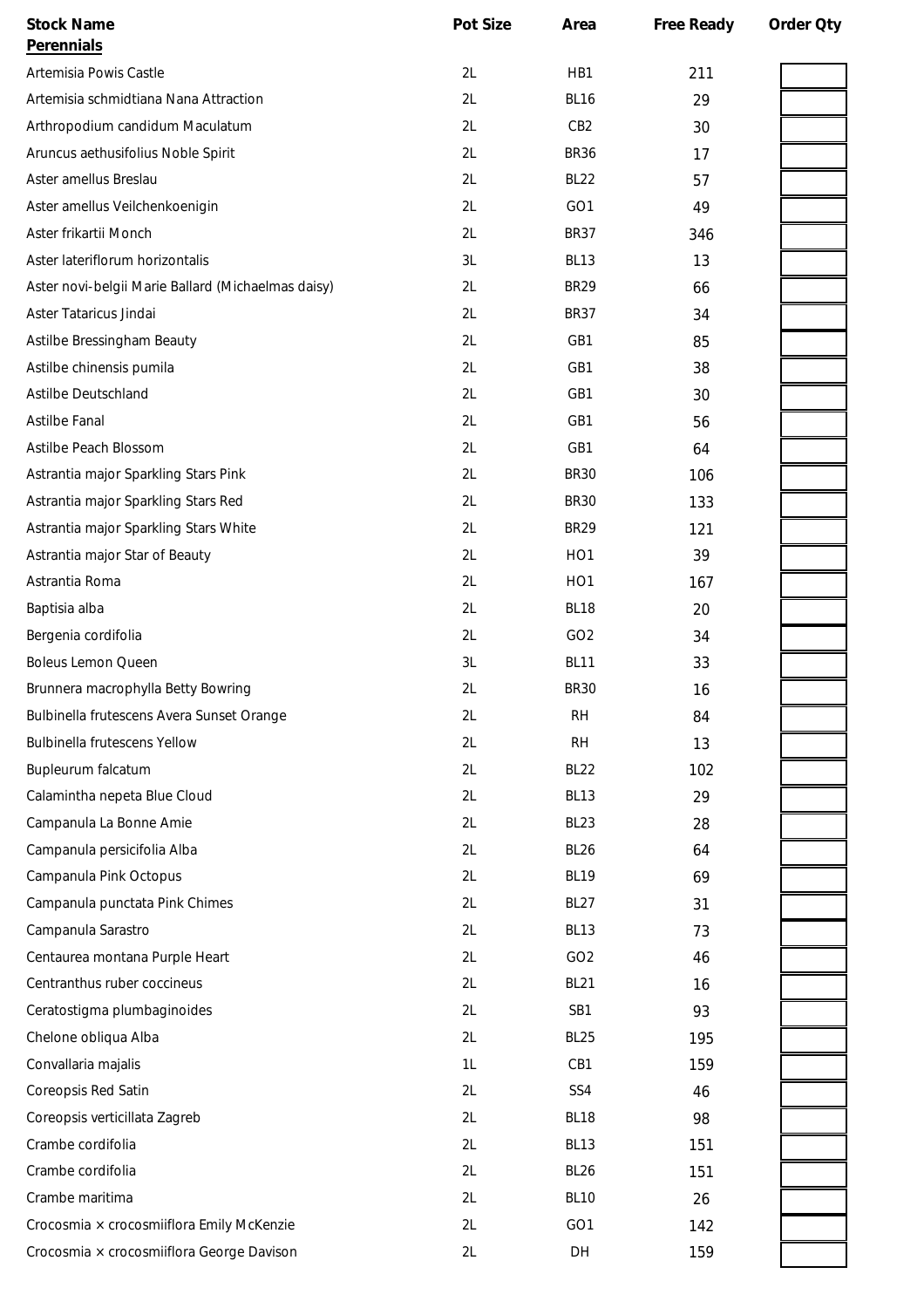| <b>Stock Name</b>                     | Pot Size | Area             | Free Ready | Order Qty |
|---------------------------------------|----------|------------------|------------|-----------|
| Perennials                            |          |                  |            |           |
| Crocosmia Lucifer                     | 2L       | GO1              | 237        |           |
| Delphinium Cha Cha                    | 2L       | <b>BL12</b>      | 18         |           |
| Delphinium elatum Dusky Maidens       | 2L       | <b>BL12</b>      | 24         |           |
| Delphinium elatum Innocence           | 2L       | <b>BL12</b>      | 27         |           |
| Delphinium Pink Punch                 | 2L       | <b>BL12</b>      | 54         |           |
| Dianthus caryophyllus Peman           | 2L       | SS <sub>3</sub>  | 47         |           |
| Dianthus Rupert's Pink                | 2L       | <b>BL18</b>      | 33         |           |
| Dierama Blackberry Bells              | 2L       | HB4              | 109        |           |
| Dierama pulcherrimum Blackbird        | 2L       | HB1              | 11         |           |
| Dierama Snowbells                     | 2L       | HB1              | 37         |           |
| Digitalis ferruginea Gelber Herold    | 2L       | HB <sub>2</sub>  | 104        |           |
| Digitalis ferruginea Gelber Herold    | 2L       | <b>BR34</b>      | 104        |           |
| Digitalis ferruginea Gigantea         | 2L       | HB <sub>3</sub>  | 40         |           |
| Digitalis Glory Of Roundway           | 2L       | CB1              | 16         |           |
| Digitalis mertonensis                 | 2L       | HB <sub>3</sub>  | 63         |           |
| Digitalis purpurea                    | 2L       | <b>BR36</b>      | 176        |           |
| Digitalis purpurea Albiflora          | 2L       | <b>BL22</b>      | 327        |           |
| Digitalis purpurea Dalmation White    | 2L       | <b>BR37</b>      | 73         |           |
| Echinacea pallida                     | 2L       | <b>BL25</b>      | 382        |           |
| Echinacea pallida                     | 2L       | SS <sub>5</sub>  | 382        |           |
| Echinacea purpurea Rubinstern         | 2L       | <b>BL21</b>      | 73         |           |
| Echinacea purpurea White Swan         | 2L       | CB1              | 275        |           |
| Echinacea purpurea White Swan         | 2L       | SS <sub>5</sub>  | 275        |           |
| Echinops bannaticus Star Frost        | 2L       | <b>BL11</b>      | 117        |           |
| Echinops bannaticus Taplow Blue       | 2L       | <b>BL12</b>      | 23         |           |
| Echium pininana                       | 5L       | DH               | 182        |           |
| Eremurus × isabellinus Tropical Dream | 3L       | CB <sub>2</sub>  | 25         |           |
| Erigeron karvinskianus                | 2L       | CB1              | 89         |           |
| Eryngium agavifolium                  | 2L       | <b>BL12</b>      | 36         |           |
| Eryngium bourgatii                    | 2L       | <b>BL10</b>      | 166        |           |
| Eryngium bourgatii                    | 2L       | <b>BL12</b>      | 166        |           |
| Eryngium bourgatii                    | 2L       | <b>BL16</b>      | 166        |           |
| Eryngium x zabelii Big Blue           | 2L       | BL <sub>25</sub> | 78         |           |
| Eryngium x zabelii Jos Eijking        | 2L       | <b>BL13</b>      | 89         |           |
| Eryngium × zabelii Neptune's Gold     | 2L       | <b>BL13</b>      | 42         |           |
| Eucomis comosa Sparkling Burgundy     | 3L       | TH <sub>2</sub>  | 78         |           |
| Eupatorium rugosum Chocolate          | 2L       | HB <sub>2</sub>  | 62         |           |
| Euphorbia ceratocarpa                 | 2L       | <b>BL21</b>      | 17         |           |
| Euphorbia characias Tasmanian Tiger   | 2L       | HB3              | 34         |           |
| Euphorbia characias wulfenii          | 2L       | CB1              | 265        |           |
| Euphorbia characias wulfenii          | 5L       | SB <sub>2</sub>  | 23         |           |
| Euphorbia characias wulfenii Shorty   | 3L       | HB <sub>2</sub>  | 68         |           |
| Euphorbia cyparissias Fens Ruby       | 2L       | <b>BR36</b>      | 95         |           |
| Euphorbia griffithii Fireglow         | 2L       | <b>BR36</b>      | 47         |           |
| Euphorbia mellifera                   | 2L       | TH <sub>2</sub>  | 189        |           |
|                                       |          |                  |            |           |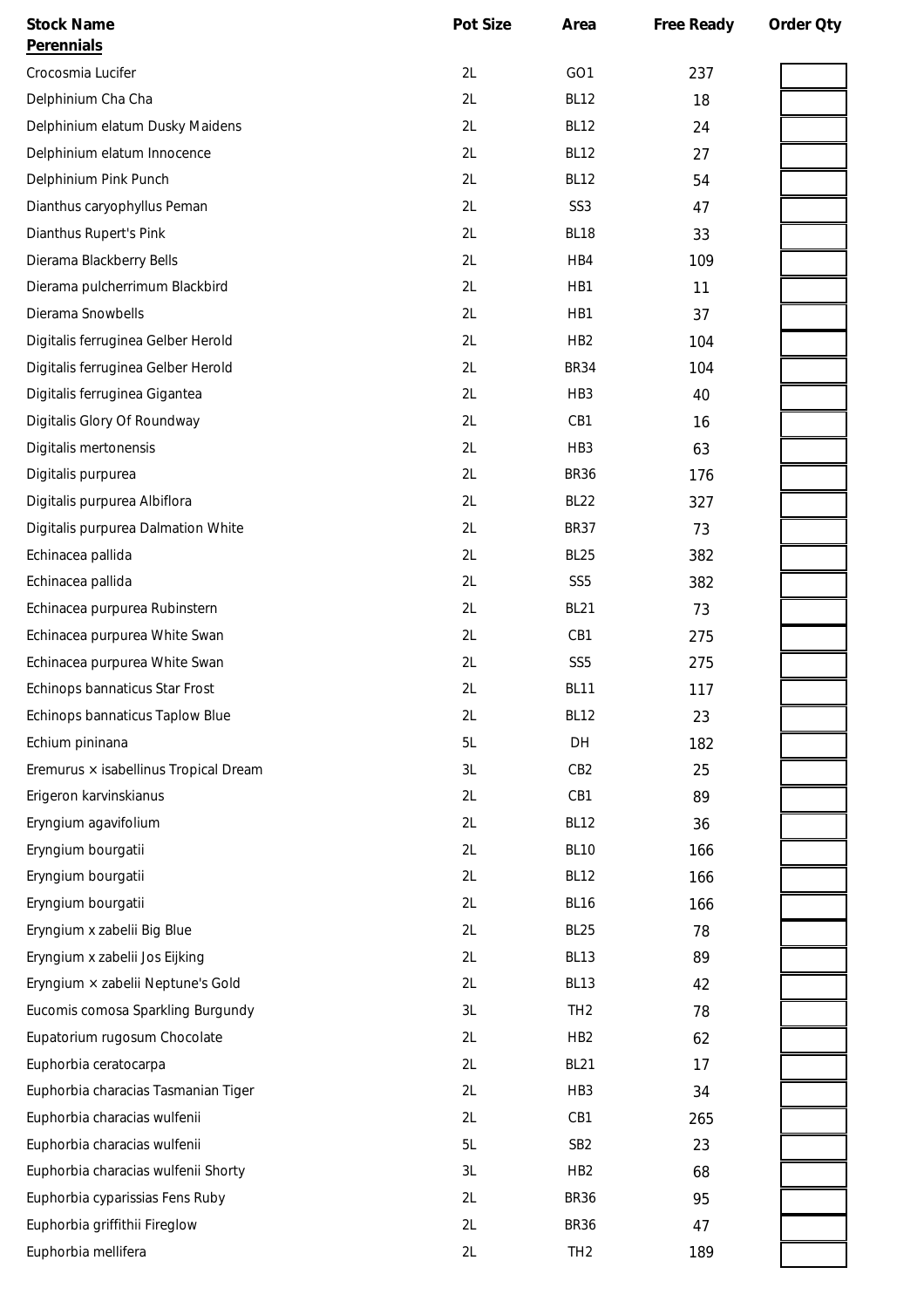| <b>Stock Name</b>                     | Pot Size | Area             | Free Ready | Order Oty |
|---------------------------------------|----------|------------------|------------|-----------|
| Perennials                            |          |                  |            |           |
| Euphorbia mellifera                   | 2L       | BL <sub>18</sub> | 189        |           |
| Euphorbia mellifera                   | 5L       | TH <sub>2</sub>  | 117        |           |
| Euphorbia palustris                   | 2L       | <b>BR36</b>      | 93         |           |
| Euphorbia polychroma                  | 2L       | <b>BR36</b>      | 97         |           |
| Euphorbia polychroma Purpurea         | 2L       | <b>BR36</b>      | 50         |           |
| Euphorbia seguieriana niciciana       | 2L       | <b>BR34</b>      | 57         |           |
| Euphorbia x martinii                  | 2L       | HB <sub>3</sub>  | 195        |           |
| Euphorbia x martinii                  | 2L       | <b>BR31</b>      | 195        |           |
| Eurybia (Aster) Beth Chatto           | 2L       | <b>BL24</b>      | 131        |           |
| Eurybia (Aster) Beth Chatto           | 2L       | <b>BR34</b>      | 131        |           |
| Eurybia (Aster) divaricata            | 2L       | <b>BR34</b>      | 103        |           |
| Eurybia (Aster) x herveyi Twilight    | 2L       | GO <sub>2</sub>  | 82         |           |
| Ferula communis                       | 3L       | HB4              | 45         |           |
| Francoa sonchifolia                   | 2L       | SS4              | 115        |           |
| Galtonia candicans                    | 5L       | TH <sub>1</sub>  | 13         |           |
| Geranium All Summer Delight           | 2L       | GR <sub>2</sub>  | 104        |           |
| Geranium Azure Rush                   | 2L       | SS <sub>2</sub>  | 208        |           |
| Geranium Brookside                    | 2L       | SS <sub>3</sub>  | 66         |           |
| Geranium clarkei Kashmir White        | 2L       | GR <sub>2</sub>  | 108        |           |
| Geranium Dreamland                    | 2L       | GR <sub>2</sub>  | 567        |           |
| Geranium Dreamland                    | 2L       | SS4              | 567        |           |
| Geranium Elke                         | 2L       | <b>RH</b>        | 30         |           |
| Geranium Elke                         | 2L       | GR <sub>2</sub>  | 30         |           |
| Geranium × johnsonii Johnsons Blue    | 2L       | GR <sub>2</sub>  | 65         |           |
| Geranium Joy                          | 2L       | SS4              | 125        |           |
| Geranium macrorrhizum Spessart        | 2L       | SS <sub>5</sub>  | 47         |           |
| Geranium macrorrhizum White Ness      | 2L       | SS <sub>3</sub>  | 262        |           |
| Geranium maderense Guernsey White     | 5L       | TH <sub>1</sub>  | 100        |           |
| Geranium magnificum                   | 2L       | SS <sub>3</sub>  | 93         |           |
| Geranium nodosum                      | 2L       | SS <sub>3</sub>  | 240        |           |
| Geranium nodosum                      | 2L       | SS4              | 240        |           |
| Geranium nodosum Silverwood           | 2L       | GR <sub>2</sub>  | 248        |           |
| Geranium Orion                        | 2L       | SS4              | 72         |           |
| Geranium oxonianum Erin Butler        | 3L       | GR <sub>2</sub>  | 35         |           |
| Geranium pratense Galactic            | 2L       | SS4              | 102        |           |
| Geranium pratense Splish Splash       | 2L       | GR               | 49         |           |
| Geranium sanguineum Album             | 2L       | SS <sub>3</sub>  | 125        |           |
| Geranium sanguineum striatum          | 2L       | SS4              | 97         |           |
| Geranium wallichiana Rosetta          | 2L       | GR <sub>2</sub>  | 11         |           |
| Geranium wallichianum Buxtons Variety | 2L       | GR <sub>2</sub>  | 20         |           |
| Geranium x cantabrigiense Biokovo     | 2L       | SS4              | 24         |           |
| Geranium x cantabrigiense Karmina     | 2L       | GR <sub>2</sub>  | 109        |           |
| Geranium x cantabrigiense Karmina     | 2L       | SS <sub>2</sub>  | 109        |           |
| Geranium x oxonianum Wargrave Pink    | 2L       | SS4              | 82         |           |
| Geum Blazing Sunset                   | 2L       | GO <sub>2</sub>  | 37         |           |
|                                       |          |                  |            |           |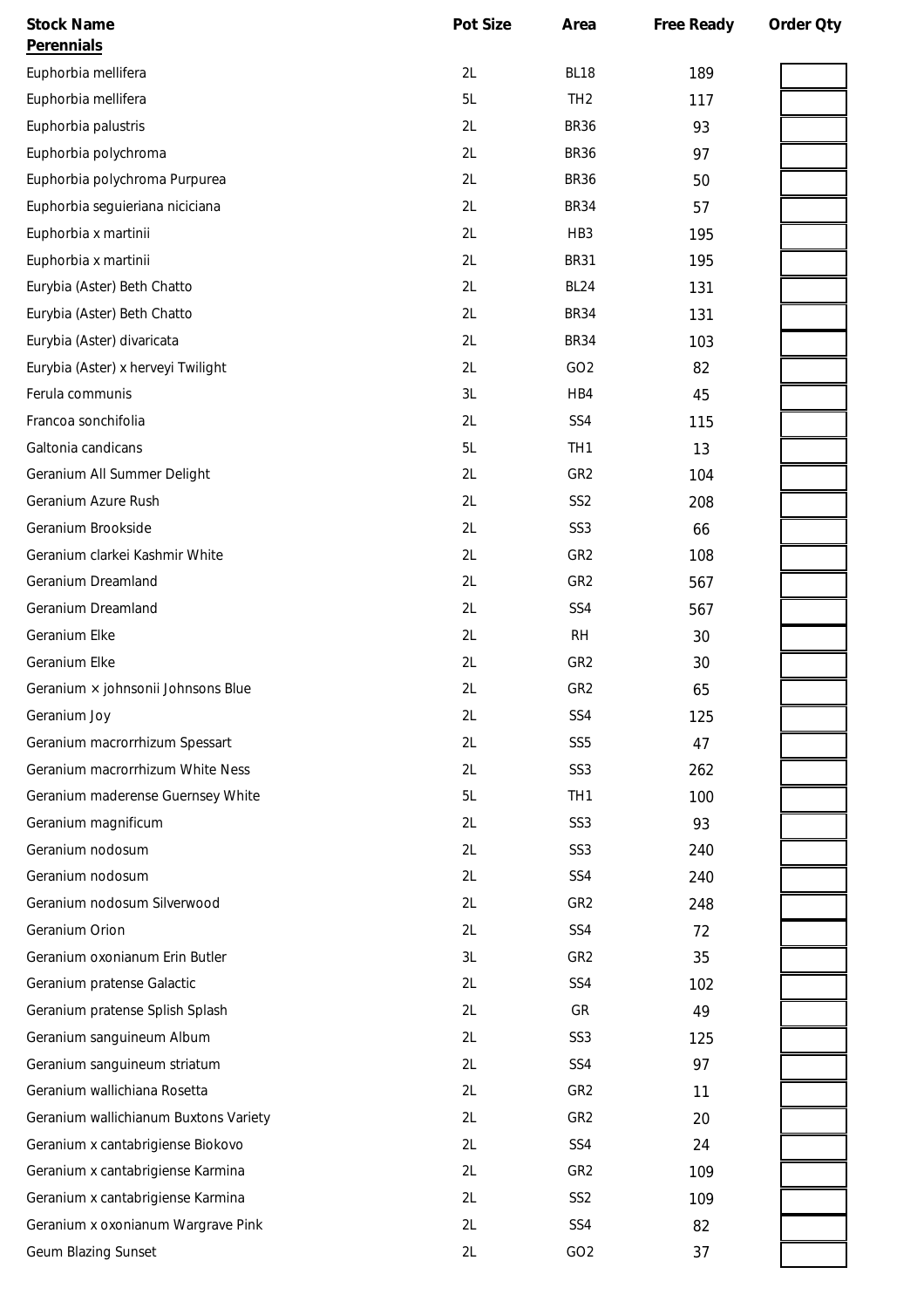| <b>Stock Name</b>                                 | Pot Size | Area             | Free Ready | Order Qty |
|---------------------------------------------------|----------|------------------|------------|-----------|
| Perennials                                        |          |                  |            |           |
| Geum Cosmopolitan                                 | 2L       | <b>BR36</b>      | 18         |           |
| Geum Fiery Tempest                                | 2L       | <b>BR32</b>      | 33         |           |
| Geum Mai Tai                                      | 2L       | <b>BR36</b>      | 94         |           |
| Geum Mrs Bradshaw                                 | 2L       | GO <sub>2</sub>  | 40         |           |
| Geum Scarlet Tempest                              | 2L       | <b>BR32</b>      | 19         |           |
| Geum Tequila Sunrise                              | 2L       | <b>BR36</b>      | 25         |           |
| <b>Geum Totally Tangerine</b>                     | 2L       | <b>BR29</b>      | 69         |           |
| Helenium Moerheim Beauty                          | 2L       | SS1              | 210        |           |
| Helenium Sahin's Early Flowering                  | 2L       | <b>BL13</b>      | 22         |           |
| Helianthus Lemon Queen                            | 2L       | <b>BL21</b>      | 91         |           |
| Helianthus Lemon Queen                            | 2L       | <b>BL14</b>      | 91         |           |
| Helianthus salicifolius                           | 2L       | <b>BL14</b>      | 42         |           |
| Helleborus orientalis Double Queen Mix            | 2L       | DH               | 64         |           |
| Hemerocallis Crimson Pirate                       | 2L       | <b>BL17</b>      | 51         |           |
| Hesperantha (Schizostylis) coccinea Major         | 2L       | HB4              | 100        |           |
| Heuchera americana Dale's strain                  | 2L       | <b>BR36</b>      | 58         |           |
| Heuchera Palace Purple                            | 2L       | <b>BR28</b>      | 97         |           |
| Heuchera Paris                                    | 2L       | <b>BR37</b>      | 57         |           |
| Heuchera XXL                                      | 2L       | <b>BR37</b>      | 76         |           |
| Heucherella Alabama Sunrise                       | 2L       | <b>BR37</b>      | 61         |           |
| Heucherella Buttered Rum                          | 2L       | <b>BR37</b>      | 55         |           |
| Heucherella Quick Silver                          | 2L       | <b>BR37</b>      | 62         |           |
| Heucherella Sweet Tea                             | 2L       | <b>BR36</b>      | 21         |           |
| Heucherella Tapestry                              | 2L       | <b>BR37</b>      | 22         |           |
| Hosta Devon Green                                 | 2L       | HB <sub>3</sub>  | 457        |           |
| Hosta Devon Green                                 | 2L       | HO <sub>1</sub>  | 457        |           |
| Hosta fortunei Francee                            | 2L       | HO <sub>2</sub>  | 68         |           |
| Hosta Halcyon                                     | 2L       | HO <sub>1</sub>  | 39         |           |
| Hosta June                                        | 2L       | HO <sub>2</sub>  | 55         |           |
| Hylotelephium (Sedum) Herbstfreude (Autumn Joy)   | 2L       | <b>BL10</b>      | 55         |           |
| Hylotelephium (Sedum) Herbstfreude (Autumn Joy)   | 2L       | BL14             | 214        |           |
| Hylotelephium (Sedum) Jose Aubergine              | 2L       | CB1              | 67         |           |
| Hylotelephium (Sedum) Jose Aubergine              | 2L       | <b>BL15</b>      | 67         |           |
| Hylotelephium (Sedum) Matrona                     | 2L       | BL <sub>13</sub> | 191        |           |
| Hylotelephium (Sedum) Matrona                     | 2L       | <b>BL27</b>      | 191        |           |
| Hylotelephium (Sedum) telephium Munstead Dark Red | 2L       | <b>BL27</b>      | 50         |           |
| Hylotelephium (Sedum) telephium Purple Emperor    | 2L       | <b>BL13</b>      | 424        |           |
| Hylotelephium (Sedum) telephium Purple Emperor    | 2L       | BL14             | 424        |           |
| Hylotelephium (Sedum) telephium Purple Emperor    | 2L       | <b>BL15</b>      | 424        |           |
| Hylotelephium (Sedum) telephium Purple Emperor    | 2L       | <b>BL19</b>      | 424        |           |
| Hymenocallis x festalis                           | 2L       | TH <sub>2</sub>  | 41         |           |
| Iris Al Segno                                     | 2L       | <b>BL11</b>      | 63         |           |
| Iris Black Dragon                                 | 2L       | <b>BL11</b>      | 79         |           |
| Iris germanica Apricot Silk                       | 2L       | <b>BL11</b>      | 91         |           |
| Iris germanica English Cottage                    | 2L       | <b>BL10</b>      | 50         |           |
|                                                   |          |                  |            |           |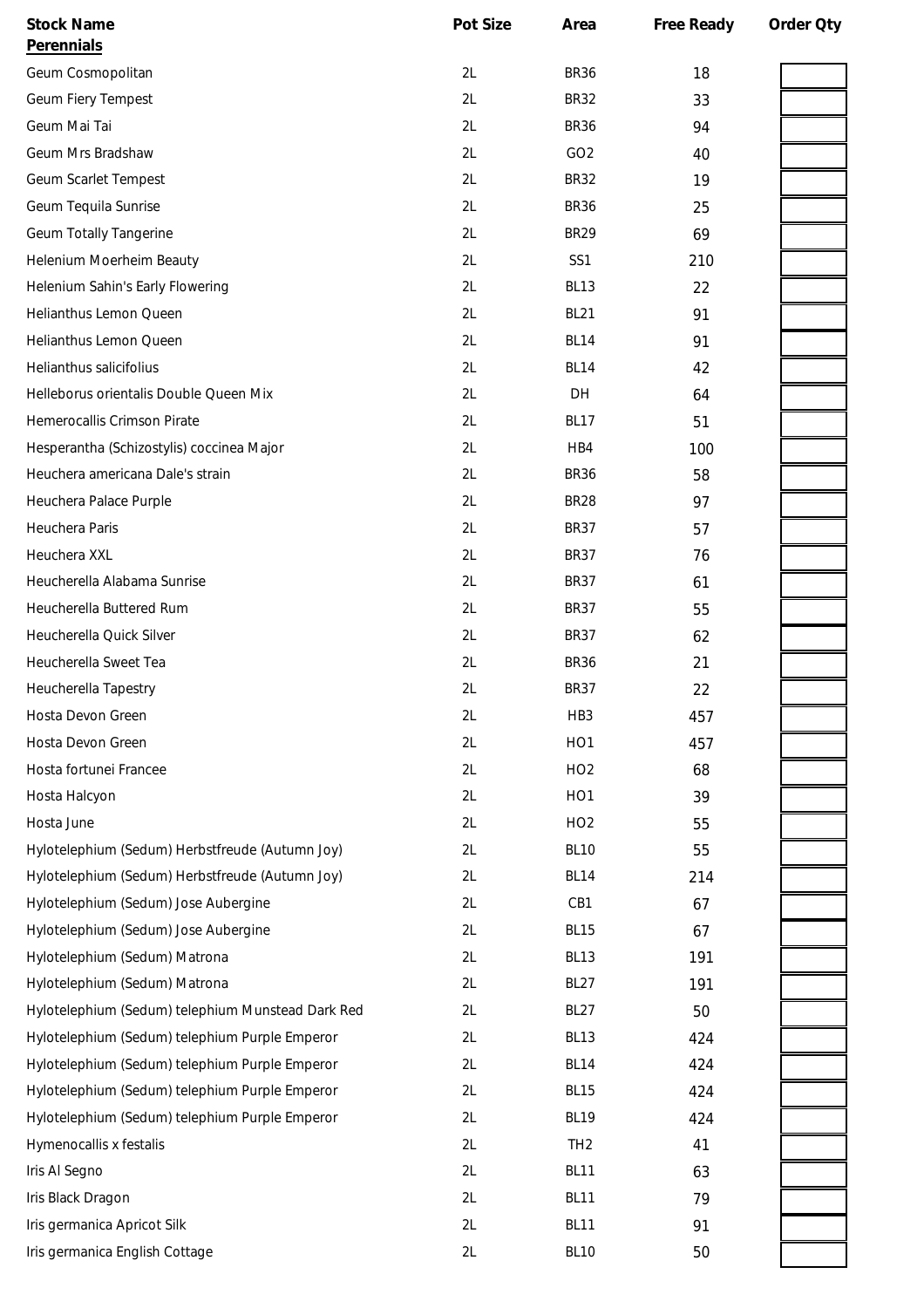| <b>Stock Name</b>                                | Pot Size | Area            | Free Ready | Order Qty |
|--------------------------------------------------|----------|-----------------|------------|-----------|
| Perennials                                       |          |                 |            |           |
| Iris germanica Immortality                       | 2L       | <b>BL11</b>     | 106        |           |
| Iris germanica Kent Pride                        | 2L       | <b>BL11</b>     | 70         |           |
| Iris germanica Prince of Burgundy                | 2L       | <b>BL11</b>     | 71         |           |
| Iris germanica Red Orchid                        | 2L       | <b>BL11</b>     | 104        |           |
| Kirengeshoma palmata                             | 2L       | <b>BL22</b>     | 139        |           |
| Kirengeshoma palmata                             | 2L       | HO <sub>2</sub> | 139        |           |
| Knautia Thunder & Lightening                     | 2L       | SS <sub>3</sub> | 21         |           |
| Kniphofia Caulescens                             | 2L       | GH <sub>2</sub> | 30         |           |
| Kniphofia Nancy's Red                            | 2L       | GH4             | 25         |           |
| Kniphofia Red Hot Popsicle                       | 2L       | GH4             | 41         |           |
| Kniphofia rooperi                                | 2L       | GH4             | 157        |           |
| Lamium maculatum Beacon Silver                   | 2L       | <b>BR31</b>     | 32         |           |
| Lamium maculatum White Nancy                     | 2L       | <b>BR37</b>     | 94         |           |
| Lamium orvala                                    | 2L       | <b>BR31</b>     | 21         |           |
| Lamium Pink Chablis                              | 2L       | <b>BR35</b>     | 38         |           |
| Lamprocapnos (Dicentra) spectabilis              | 2L       | <b>BR32</b>     | 233        |           |
| Lamprocapnos (Dicentra) spectabilis              | 2L       | <b>BR36</b>     | 233        |           |
| Lamprocapnos (Dicentra) spectabilis Alba         | 2L       | <b>BR32</b>     | 46         |           |
| Lamprocapnos (Dicentra) spectabilis Valentine    | 2L       | <b>BR36</b>     | 51         |           |
| Leucanthemum Goldfinch                           | 2L       | <b>BL14</b>     | 102        |           |
| Leucanthemum vulgare                             | 2L       | <b>BL20</b>     | 47         |           |
| Leucanthemum x superbum Becky                    | 2L       | <b>BL12</b>     | 118        |           |
| Leucanthemum x superbum Snowcap                  | 2L       | <b>BL22</b>     | 47         |           |
| Leucanthemum x superbum Wirral Supreme           | 2L       | <b>BL14</b>     | 69         |           |
| Lilium candidum                                  | 2L       | TH <sub>2</sub> | 18         |           |
| Liriope Money Maker                              | 2L       | HB <sub>2</sub> | 299        |           |
| Liriope Monroe White                             | 2L       | HB <sub>3</sub> | 329        |           |
| Liriope muscari                                  | 2L       | HB <sub>3</sub> | 88         |           |
| Lobelia Tupa                                     | 2L       | TH <sub>1</sub> | 122        |           |
| Lupinus Chandelier                               | 2L       | GB1             | 59         |           |
| Lupinus My Castle                                | 2L       | GB1             | 71         |           |
| Lupinus Noble Maiden                             | 2L       | GB1             | 52         |           |
| Lupinus The Chatelaine                           | 2L       | GB1             | 106        |           |
| Lupinus The Governor                             | 2L       | GB1             | 128        |           |
| Lupinus The Pages                                | 2L       | GB1             | 73         |           |
| Lupinus West Country Blacksmith                  | 3L       | <b>BL22</b>     | 56         |           |
| Lysimachia clethroides                           | 2L       | <b>BL15</b>     | 33         |           |
| Lythrum salicaria Blush                          | 2L       | <b>BL18</b>     | 88         |           |
| Lythrum salicaria Robert                         | 2L       | GO <sub>2</sub> | 48         |           |
| Macleaya microcarpa Kelways Coral Plume          | 2L       | HO <sub>1</sub> | 62         |           |
| Mathiasella bupleuroides Green Dream             | 2L       | HO <sub>1</sub> | 58         |           |
| Mathiasella bupleuroides Green Dream             | 5L       | HO <sub>1</sub> | 38         |           |
| Melittis melissophyllum Royal Velvet Distinction | 2L       | GO <sub>2</sub> | 56         |           |
| Monarda Fireball                                 | 2L       | <b>BL15</b>     | 60         |           |
| Monarda fistulosa                                | 2L       | <b>BL17</b>     | 44         |           |
|                                                  |          |                 |            |           |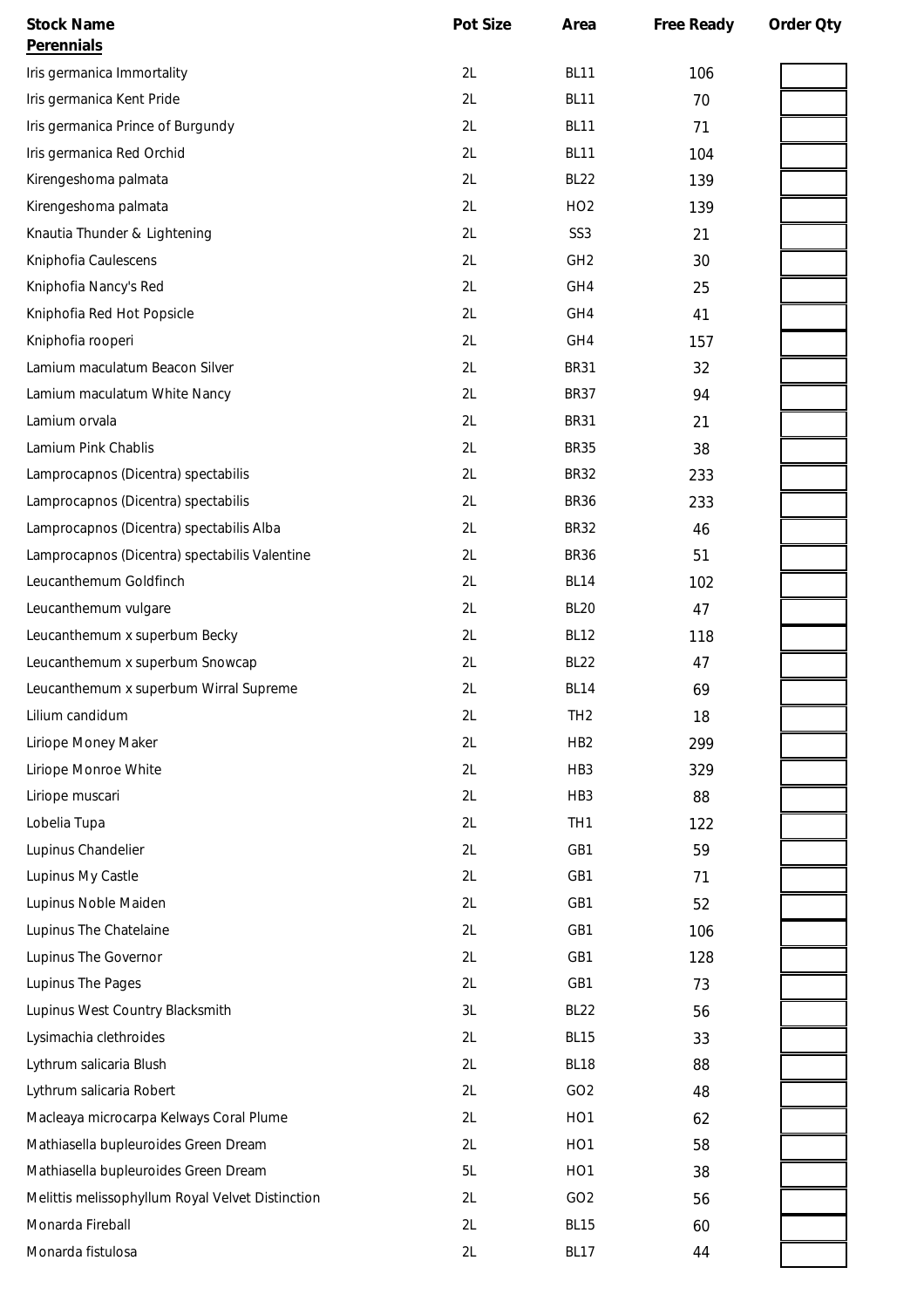| <b>Stock Name</b>                            | Pot Size | Area            | Free Ready | Order Oty |
|----------------------------------------------|----------|-----------------|------------|-----------|
| <b>Perennials</b>                            |          |                 |            |           |
| Monarda Squaw                                | 2L       | <b>BL11</b>     | 159        |           |
| Monarda Squaw                                | 2L       | <b>BL26</b>     | 159        |           |
| Nepeta Junior Walker                         | 2L       | <b>BL14</b>     | 14         |           |
| Nepeta racemosa Snowflake                    | 2L       | <b>BL10</b>     | 60         |           |
| Nepeta racemosa Snowflake                    | 2L       | <b>BL15</b>     | 60         |           |
| Nerine Bowdenii                              | 2L       | TH <sub>1</sub> | 138        |           |
| Nerine Bowdenii                              | 2L       | TH <sub>2</sub> | 138        |           |
| Nerine Bowdenii Alba                         | 2L       | TH <sub>1</sub> | 191        |           |
| Oenothera (Gaura) lindheimeri Flamingo Pink  | 2L       | <b>BL12</b>     | 18         |           |
| Oenothera (Gaura) lindheimeri Flamingo White | 2L       | SS4             | 52         |           |
| Oenothera (Gaura) lindheimeri Geyser White   | 2L       | MS4             | 40         |           |
| Oenothera (Gaura) lindheimeri Papillon       | 2L       | MS4             | 15         |           |
| Oenothera (Gaura) lindheimeri Siskiyou Pink  | 2L       | SS <sub>5</sub> | 29         |           |
| Oenothera (Gaura) lindheimeri Snowstorm      | 2L       | SS <sub>3</sub> | 40         |           |
| Oenothera (Gaura) lindheimeri Summer Breeze  | 2L       | <b>BL16</b>     | 424        |           |
| Oenothera (Gaura) lindheimeri Summer Breeze  | 2L       | SS <sub>3</sub> | 424        |           |
| Oenothera (Gaura) lindheimeri The Bride      | 2L       | <b>BL16</b>     | 66         |           |
| Origanum vulgare hirtum                      | 2L       | <b>BL16</b>     | 83         |           |
| Osteospermum (Hardy) Tresco Purple           | 2L       | SS4             | 41         |           |
| Paeonia lactiflora Bowl Of Beauty            | 3L       | <b>BL19</b>     | 41         |           |
| Paeonia lactiflora Buckeye Belle             | 3L       | <b>BL20</b>     | 33         |           |
| Paeonia lactiflora Claire De Lune            | 3L       | <b>BL20</b>     | 40         |           |
| Paeonia lactiflora Duchess De Nemours        | 3L       | <b>BL20</b>     | 31         |           |
| Paeonia lactiflora Festiva Maxima            | 3L       | <b>BL20</b>     | 46         |           |
| Paeonia lactiflora Flame                     | 3L       | <b>BL20</b>     | 50         |           |
| Paeonia lactiflora Immaculee                 | 3L       | <b>BL20</b>     | 69         |           |
| Paeonia lactiflora Jan Van Leeuwen           | 3L       | <b>BL20</b>     | 47         |           |
| Paeonia lactiflora Karl Rosenfield           | 3L       | <b>BL20</b>     | 24         |           |
| Paeonia lactiflora Krinkled White            | 3L       | <b>BL20</b>     | 67         |           |
| Paeonia lactiflora Lady Alexandra Duff       | 3L       | <b>BL19</b>     | 33         |           |
| Paeonia lactiflora Monsieur Jules Elie       | 3L       | <b>BL19</b>     | 54         |           |
| Paeonia lactiflora Nippon Beauty             | 3L       | <b>BL20</b>     | 49         |           |
| Paeonia lactiflora Pink Hawaiian Coral       | 3L       | <b>BL20</b>     | 20         |           |
| Paeonia lactiflora Pink Parfait              | 3L       | <b>BL20</b>     | 27         |           |
| Paeonia lactiflora Victoire De La Marne      | 3L       | <b>BL20</b>     | 55         |           |
| Paeonia lactiflora White Wings               | 3L       | <b>BL20</b>     | 21         |           |
| Papaver Patty's Plum                         | 2L       | <b>BR32</b>     | 60         |           |
| Penstemon Czar                               | 2L       | <b>BL21</b>     | 53         |           |
| Penstemon Dakota Burgundy                    | 2L       | <b>BL27</b>     | 16         |           |
| Penstemon Dakota Verde                       | 2L       | <b>BL25</b>     | 37         |           |
| Penstemon Dark Towers                        | 2L       | SS <sub>5</sub> | 37         |           |
| Penstemon Garnet                             | 2L       | <b>BL23</b>     | 184        |           |
| Penstemon Garnet                             | 2L       | <b>BL16</b>     | 184        |           |
| Penstemon Hewells Pink Bedder                | 2L       | <b>BL13</b>     | 63         |           |
| Penstemon King George V                      | 2L       | <b>BL17</b>     | 83         |           |
|                                              |          |                 |            |           |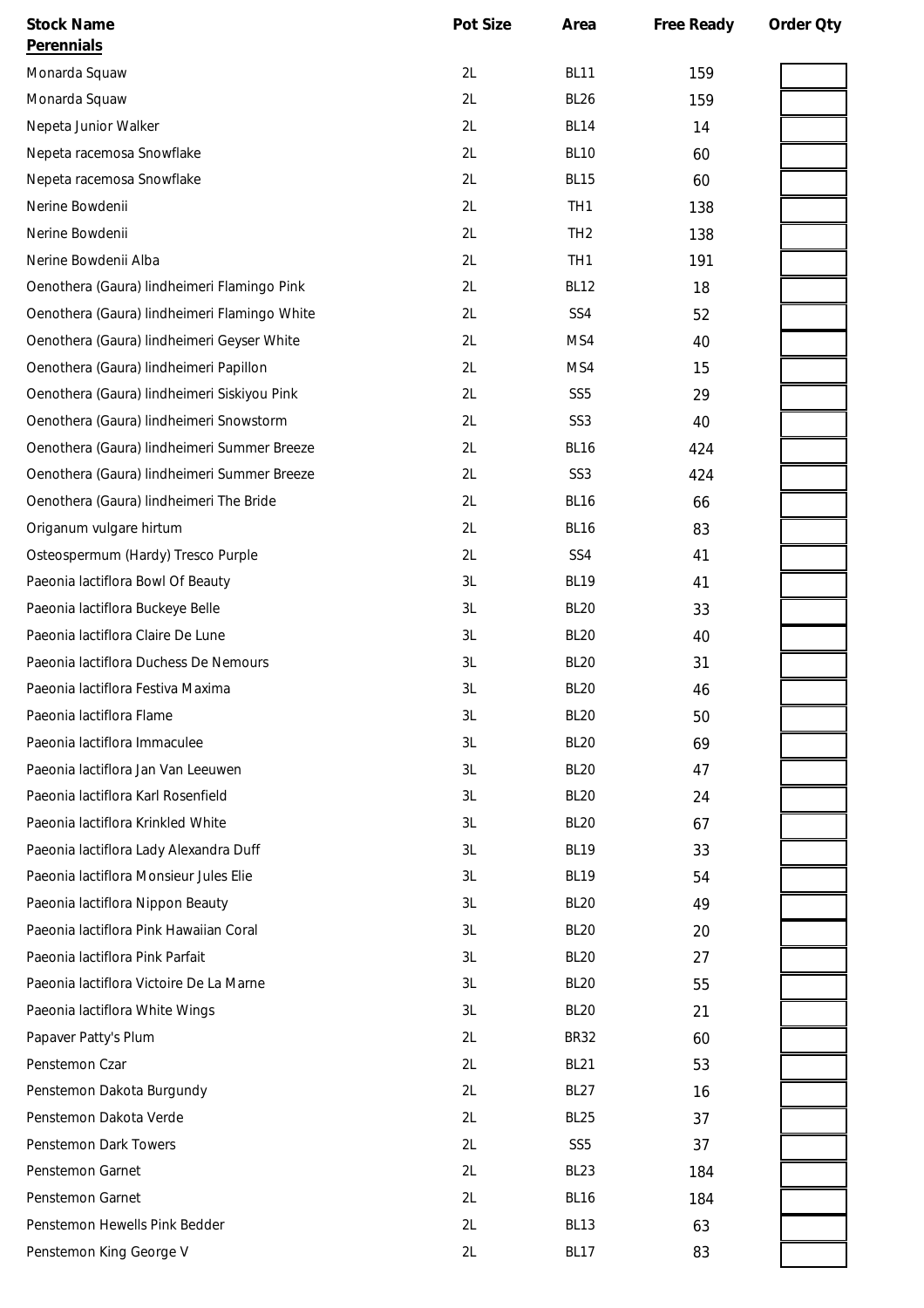| <b>Stock Name</b>                                  | Pot Size | Area             | Free Ready | Order Qty |
|----------------------------------------------------|----------|------------------|------------|-----------|
| Perennials                                         |          |                  |            |           |
| Penstemon Snowstorm                                | 2L       | BL <sub>21</sub> | 70         |           |
| Penstemon Sour Grapes                              | 2L       | <b>BL11</b>      | 94         |           |
| Perovksia atriplicifolia Little Spire              | 2L       | HB4              | 99         |           |
| Perovskia atriplicifolia Blue Spire                | 2L       | HB1              | 277        |           |
| Perovskia atriplicifolia Blue Spire                | 2L       | <b>BL23</b>      | 277        |           |
| Persicaria affinis Darjeeling Red                  | 2L       | BL <sub>18</sub> | 76         |           |
| Persicaria amplexicaulis Blackfield                | 2L       | BL <sub>18</sub> | 33         |           |
| Persicaria amplexicaulis Fat Domino                | 2L       | <b>BL14</b>      | 150        |           |
| Persicaria amplexicaulis Fat Domino                | 2L       | <b>BL24</b>      | 150        |           |
| Persicaria amplexicaulis Firetail (Speciosa)       | 2L       | BL <sub>18</sub> | 231        |           |
| Persicaria amplexicaulis Firetail (Speciosa)       | 2L       | <b>BR37</b>      | 231        |           |
| Persicaria amplexicaulis White Eastfield           | 2L       | <b>BL26</b>      | 94         |           |
| Persicaria bistorta Hohe Tatra                     | 2L       | <b>BL19</b>      | 46         |           |
| Persicaria microcephala Night Dragon               | 2L       | SS <sub>3</sub>  | 38         |           |
| Persicaria microcephala Purple Fantasy             | 2L       | SS <sub>3</sub>  | 28         |           |
| Persicaria Pink Elephant                           | 2L       | <b>BL26</b>      | 27         |           |
| Persicaria Polymorpha                              | 2L       | <b>BR36</b>      | 95         |           |
| Phlomis fruiticosa                                 | 2L       | HB <sub>2</sub>  | 182        |           |
| Phlomis fruiticosa                                 | 2L       | HB <sub>3</sub>  | 182        |           |
| Phlomis russeliana                                 | 2L       | <b>BL24</b>      | 147        |           |
| Phlomis russeliana                                 | 2L       | <b>BL17</b>      | 147        |           |
| Phlomis tuberosa                                   | 2L       | <b>BL11</b>      | 124        |           |
| Phlomis tuberosa Bronze Flamingo                   | 2L       | GO1              | 38         |           |
| Phlox paniculata Blue Paradise                     | 2L       | <b>BR37</b>      | 158        |           |
| Phlox paniculata Starfire                          | 2L       | <b>BL10</b>      | 73         |           |
| Phlox paniculata White Admiral                     | 2L       | <b>BL10</b>      | 272        |           |
| Phlox paniculata White Admiral                     | 2L       | <b>BR28</b>      | 272        |           |
| Phygelius × rectus Moonraker                       | 2L       | SS <sub>3</sub>  | 19         |           |
| Phytolacca Laka Boom                               | 2L       | SS <sub>5</sub>  | 34         |           |
| Polemonium reptans Stairway To Heaven              | 2L       | <b>BR36</b>      | 30         |           |
| Polemonium yezoense var.hidakan Bressingham Purple | 2L       | <b>BR36</b>      | 24         |           |
| Polygonatum commutatum Giganteum                   | 2L       | <b>BR30</b>      | 101        |           |
| Polygonatum hybridum (multiflorum)                 | 2L       | <b>BR30</b>      | 38         |           |
| Polygonatum x hybridum Striatum                    | 2L       | <b>BR36</b>      | 72         |           |
| Primula beesiana                                   | 2L       | <b>BR35</b>      | 54         |           |
| Primula Bulleesiana                                | 2L       | <b>BR35</b>      | 73         |           |
| Primula bulleyana                                  | 2L       | <b>BR35</b>      | 78         |           |
| Primula elatior                                    | 2L       | <b>BR35</b>      | 49         |           |
| Primula florindae                                  | 2L       | <b>BR35</b>      | 42         |           |
| Primula japonica Millers Crimson                   | 2L       | <b>BR35</b>      | 98         |           |
| Prunella Summer Daze                               | 2L       | CB <sub>2</sub>  | 40         |           |
| Pulmonaria Blue Ensign                             | 2L       | GO <sub>2</sub>  | 168        |           |
| Rheum officinale (Chinese Rhubarb)                 | 2L       | <b>BR37</b>      | 91         |           |
| Rudbeckia Autumn Sun (Herbstsonne)                 | 2L       | <b>BR30</b>      | 210        |           |
| Rudbeckia fulgida City Garden                      | 2L       | <b>BL15</b>      | 86         |           |
|                                                    |          |                  |            |           |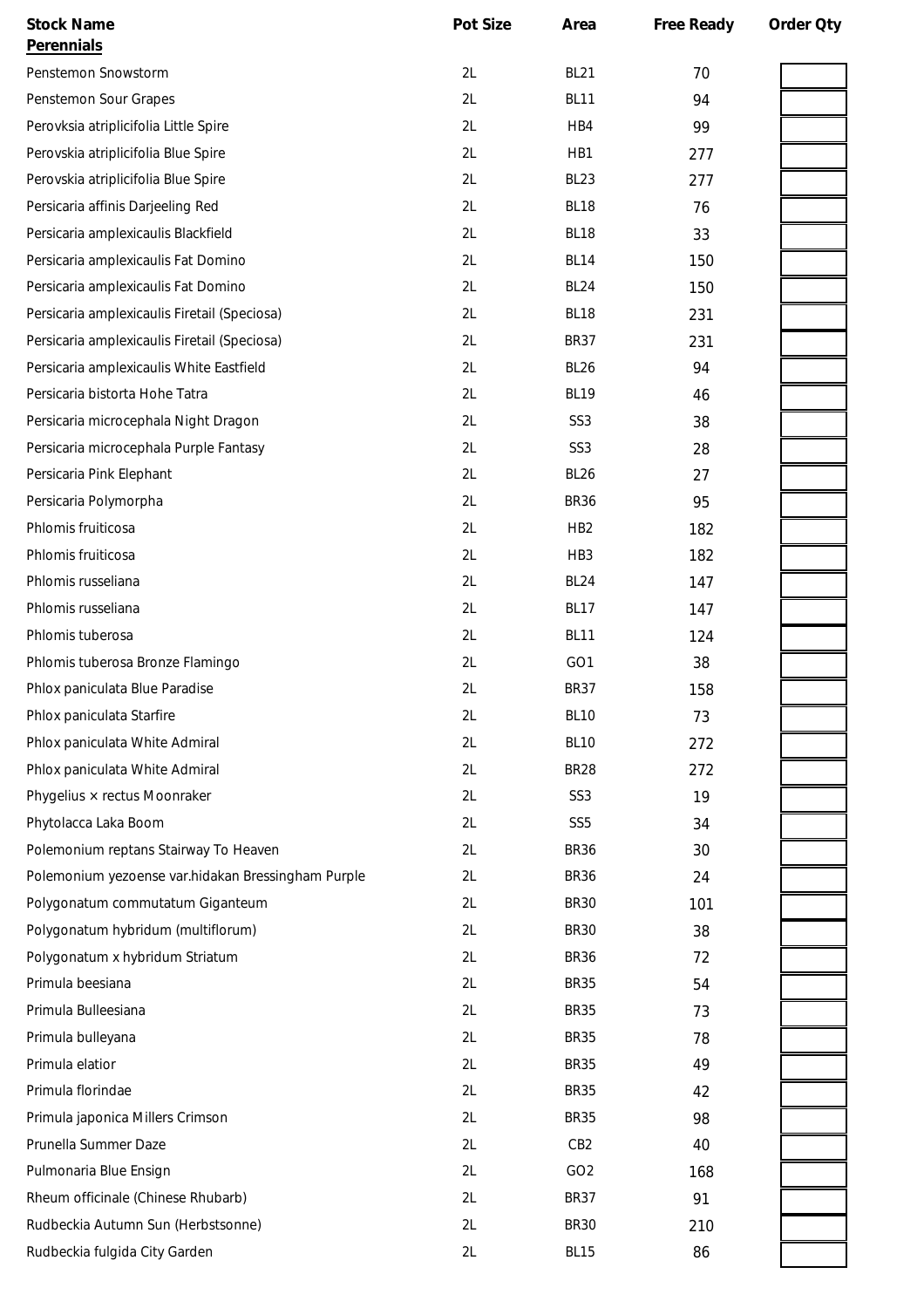| <b>Stock Name</b>                         | Pot Size      | Area             | Free Ready | Order Qty |
|-------------------------------------------|---------------|------------------|------------|-----------|
| Perennials                                |               |                  |            |           |
| Rudbeckia fulgida Forever Gold            | 2L            | <b>BL21</b>      | 35         |           |
| Rudbeckia maxima                          | 2L            | <b>BL23</b>      | 58         |           |
| Rudbeckia maxima                          | 2L            | <b>BL14</b>      | 58         |           |
| Rudbeckia triloba Blackjack Gold          | 2L            | <b>BL18</b>      | 59         |           |
| Salvia African Skies                      | 2L            | GB1              | 51         |           |
| Salvia Amethyst Lips                      | 2L            | DH               | 153        |           |
| Salvia Amethyst Lips                      | 2L            | <b>BL16</b>      | 153        |           |
| Salvia Amigo                              | 2L            | DH               | 17         |           |
| Salvia Amistad                            | 2L            | <b>BL12</b>      | 211        |           |
| Salvia Argentea                           | 2L            | SS <sub>3</sub>  | 87         |           |
| Salvia Argentinian Skies                  | 2L            | <b>BL27</b>      | 29         |           |
| Salvia Blue Note                          | 2L            | <b>BL17</b>      | 82         |           |
| Salvia Cherry Lips                        | 2L            | <b>BL24</b>      | 179        |           |
| Salvia Cherry Lips                        | 2L            | <b>BL25</b>      | 179        |           |
| Salvia guarantica Carines Amazing Blue    | 2L            | <b>BL26</b>      | 11         |           |
| Salvia Hot Lips                           | 2L            | DH               | 114        |           |
| Salvia Hot Lips                           | 2L            | <b>BL17</b>      | 114        |           |
| Salvia jamensis Nachtvlinder              | 2L            | GB1              | 60         |           |
| Salvia Lalarsha                           | 2L            | <b>BL24</b>      | 34         |           |
| Salvia La Mancha                          | 2L            | <b>BL24</b>      | 12         |           |
| Salvia Love And Wishes                    | 2L            | DH               | 233        |           |
| Salvia microphylla Delice Aquamarine      | 2L            | CB <sub>2</sub>  | 18         |           |
| Salvia microphylla Delice Feline          | 2L            | <b>BL27</b>      | 18         |           |
| Salvia microphylla San Carlos Festival    | 2L            | <b>BL24</b>      | 19         |           |
| Salvia nemorosa Caradonna                 | 2L            | BL <sub>23</sub> | 99         |           |
| Salvia nemorosa Crystal Blue              | 2L            | <b>BL21</b>      | 72         |           |
| Salvia Patens                             | 2L            | SS <sub>5</sub>  | 32         |           |
| Salvia patens Deep Blue                   | 2L            | SS <sub>2</sub>  | 45         |           |
| Salvia pratensis Rose Rhapsody            | 2L            | <b>BL24</b>      | 85         |           |
| Salvia pratensis Rose Rhapsody            | 2L            | SS <sub>5</sub>  | 85         |           |
| Salvia Purple Rain                        | 2L            | <b>BL27</b>      | 34         |           |
| Salvia Royal Bumble                       | 2L            | <b>BL27</b>      | 16         |           |
| Salvia sclarea Vatican White              | 2L            | <b>BL24</b>      | 59         |           |
| Salvia x sylvestris Mainacht (May Night)  | 2L            | <b>BL14</b>      | 20         |           |
| Salvia Wendy's Wish                       | 2L            | DH               | 347        |           |
| Salvia Wendy's Wish                       | 2L            | <b>BL24</b>      | 347        |           |
| Sanguisorba Canadensis                    | 2L            | CB <sub>2</sub>  | 11         |           |
| Sanguisorba canadensis Cangshan Cranberry | 3L            | SS <sub>2</sub>  | 111        |           |
| Sanguisorba hakusanensis Lilac Squirrel   | 2L            | <b>BL24</b>      | 209        |           |
| Sanguisorba officinalis Blackthorn        | 2L            | <b>BL25</b>      | 244        |           |
| Sanguisorba Proud Mary                    | 2L            | CB <sub>2</sub>  | 16         |           |
| Sanguisorba Red Thunder                   | 2L            | <b>BL15</b>      | 45         |           |
| Sanguisorba Tanna                         | 2L            | <b>BL24</b>      | 375        |           |
| Sanguisorba Tanna                         | 2L            | <b>BL27</b>      | 375        |           |
| Sanguisorba Tanna                         | $3\mathsf{L}$ | <b>BL15</b>      | 14         |           |
|                                           |               |                  |            |           |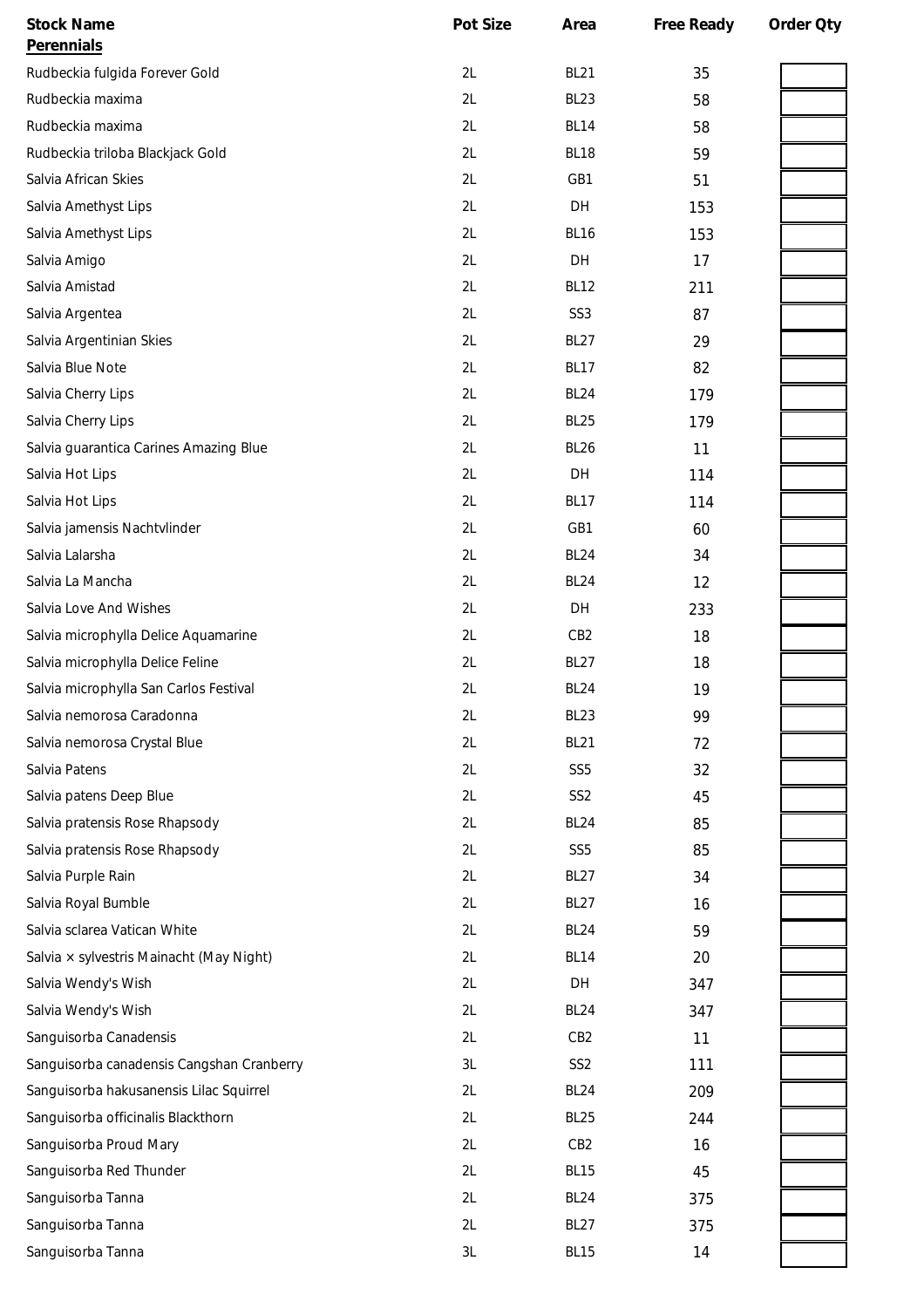| <b>Stock Name</b>                                | Pot Size | Area             | Free Ready | Order Qty |
|--------------------------------------------------|----------|------------------|------------|-----------|
| Perennials                                       |          |                  |            |           |
| Santolina pinnata Edward Bowles                  | 2L       | HB <sub>3</sub>  | 61         |           |
| Scabiosa Butterfly Blue                          | 2L       | HB4              | 31         |           |
| Scabiosa caucasica Fama White                    | 2L       | <b>BL27</b>      | 44         |           |
| Scabiosa columbaria Pink Mist                    | 2L       | <b>BL17</b>      | 72         |           |
| Scabiosa Fama Deep Blue                          | 2L       | <b>BL12</b>      | 158        |           |
| Scabiosa incisa Kudo White                       | 2L       | <b>BL12</b>      | 50         |           |
| Scabiosa ochroleuca Moondance                    | 2L       | <b>BL24</b>      | 198        |           |
| Scabiosa ochroleuca Moondance                    | 2L       | <b>BL25</b>      | 198        |           |
| Sedum Album                                      | 1.5L     |                  | 12         |           |
| Sedum takesimense Atlantis                       | 2L       | <b>BL16</b>      | 60         |           |
| Selinum wallichianum                             | 2L       | <b>BL23</b>      | 363        |           |
| Sisyrinchium striatum                            | 2L       | GO <sub>1</sub>  | 64         |           |
| Spiranthes Cernua Odorata Chadds Ford            | 2L       | HO <sub>1</sub>  | 122        |           |
| Spiranthes Cernua Odorata Chadds Ford            | 2L       | <b>BR36</b>      | 122        |           |
| Stachys byzantina                                | 2L       | <b>BL14</b>      | 27         |           |
| Stachys monieri Hummelo                          | 2L       | <b>BL17</b>      | 149        |           |
| <b>Stachys Morning Blush</b>                     | 2L       | BL <sub>25</sub> | 67         |           |
| <b>Stachys Silver Carpet</b>                     | 2L       | <b>BL24</b>      | 47         |           |
| Symphyotrichum (Aster) Andenken An Alma Potschke | 2L       | GO <sub>2</sub>  | 81         |           |
| Symphyotrichum (Aster) cordifolius Little Carlow | 2L       | <b>BL23</b>      | 322        |           |
| Symphyotrichum (Aster) cordifolius Little Carlow | 2L       | <b>BR37</b>      | 322        |           |
| Symphyotrichum (Aster) novi-belgii Marie Ballard | 2L       | CB1              | 69         |           |
| Symphyotrichum (Aster) novi-belgii Purple Dome   | 2L       | GO <sub>2</sub>  | 14         |           |
| Symphyotrichum (Aster) novi-belgii White Ladies  | 2L       | SS <sub>5</sub>  | 32         |           |
| Symphyotrichum (Aster) turbinellus               | 2L       | <b>BR37</b>      | 16         |           |
| Symphytom Wisley Blue                            | 2L       | <b>BR31</b>      | 168        |           |
| Symphytom Wisley Blue                            | 2L       | <b>BR36</b>      | 168        |           |
| Symphytum grandiflorum                           | 2L       | <b>BR31</b>      | 82         |           |
| Symphytum Longmans Pink                          | 2L       | <b>BR37</b>      | 37         |           |
| Tanacetum niveum Jackpot                         | 2L       | <b>BL17</b>      | 54         |           |
| Thalictrum aquilegifolium Nimbus Pink            | 2L       | BL <sub>13</sub> | 21         |           |
| Thalictrum aquilegifolium Nimbus White           | 2L       | <b>BL13</b>      | 38         |           |
| Thalictrum delavayi Ankum                        | 2L       | BL <sub>27</sub> | 28         |           |
| Thalictrum Splendide                             | 2L       | <b>BL13</b>      | 69         |           |
| Thalictrum Splendide White                       | 2L       | <b>BL13</b>      | 17         |           |
| Tiarella Pink Skyrocket                          | 2L       | <b>BR31</b>      | 156        |           |
| Tiarella Pink Skyrocket                          | 2L       | <b>BR37</b>      | 156        |           |
| <b>Tiarella Spring Symphony</b>                  | 2L       | HO <sub>2</sub>  | 234        |           |
| Tiarella Spring Symphony                         | 2L       | <b>BR37</b>      | 234        |           |
| Tiarella Timbuktu                                | 2L       | <b>BR28</b>      | 67         |           |
| Tiarella wherryi                                 | 2L       | <b>BR35</b>      | 42         |           |
| Tricyrtis formosana Empress                      | 2L       | <b>BR36</b>      | 71         |           |
| Tulbaghia violacea                               | 2L       | TH <sub>2</sub>  | 13         |           |
| Tulbaghia violacea Alba                          | 2L       | TH <sub>2</sub>  | 34         |           |
| Valeriana officianalis                           | 2L       | <b>BR36</b>      | 72         |           |
|                                                  |          |                  |            |           |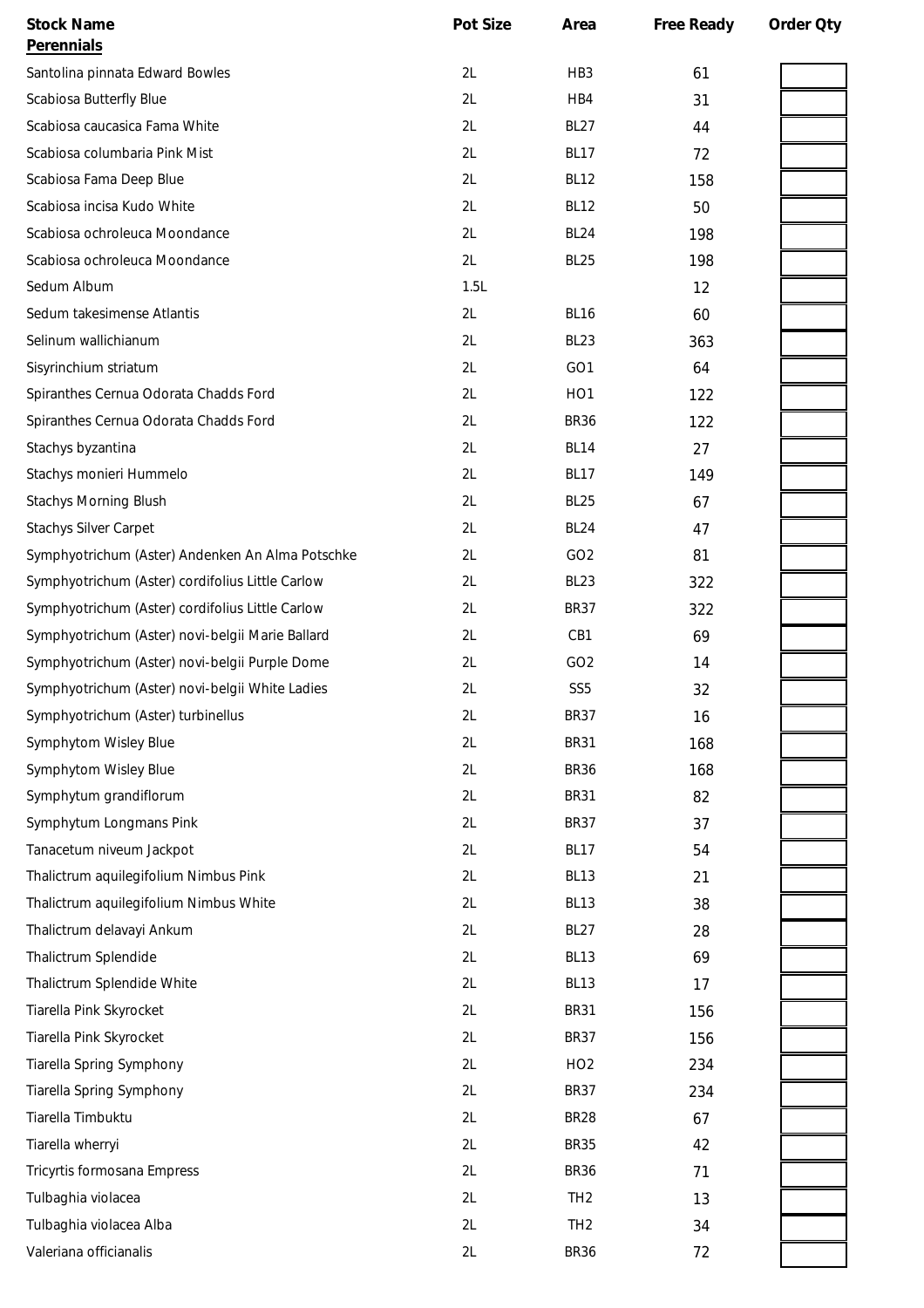| <b>Stock Name</b><br>Perennials         | Pot Size | Area            | Free Ready | Order Qty |
|-----------------------------------------|----------|-----------------|------------|-----------|
| Verbascum bombyciferum Polar Summer     | 2L       | <b>BL24</b>     | 73         |           |
| Verbascum chaixii Wedding Candles       | 2L       | <b>BL24</b>     | 98         |           |
| Verbena bonariensis                     | 2L       | <b>BL19</b>     | 156        |           |
| Verbena bonariensis Lollipop            | 2L       | <b>BL10</b>     | 81         |           |
| Verbena canadensis Homestead Purple     | 2L       | H <sub>B2</sub> | 29         |           |
| Verbena hastata Blue Spires             | 2L       | GB1             | 47         |           |
| Verbena hastata Pink Spires             | 2L       | GB1             | 67         |           |
| Verbena hastata White Spire             | 2L       | GB1             | 23         |           |
| Verbena macdougalii Lavender Spires     | 2L       | HB <sub>2</sub> | 11         |           |
| Verbena officinalis grandiflora Bampton | 2L       | SS <sub>3</sub> | 34         |           |
| Verbena rigida Venosa                   | 2L       | SS <sub>4</sub> | 85         |           |
| Veronica gentianoides                   | 2L       | CB1             | 37         |           |
| Veronica longifolia Charlotte           | 2L       | <b>BL18</b>     | 76         |           |
| Veronicastrum virginicum Album          | 2L       | SS <sub>2</sub> | 22         |           |
| Veronicastrum virginicum Lavendelturm   | 2L       | SS <sub>2</sub> | 20         |           |
| Veronicastrum virginicum Pink Glow      | 2L       | SS <sub>1</sub> | 165        |           |
| Vinca minor                             | 2L       | <b>BR31</b>     | 54         |           |
| Vinca minor Gertrude Jekyll             | 2L       | <b>BR31</b>     | 44         |           |
| Viola Heartthrob                        | 2L       | <b>RH</b>       | 28         |           |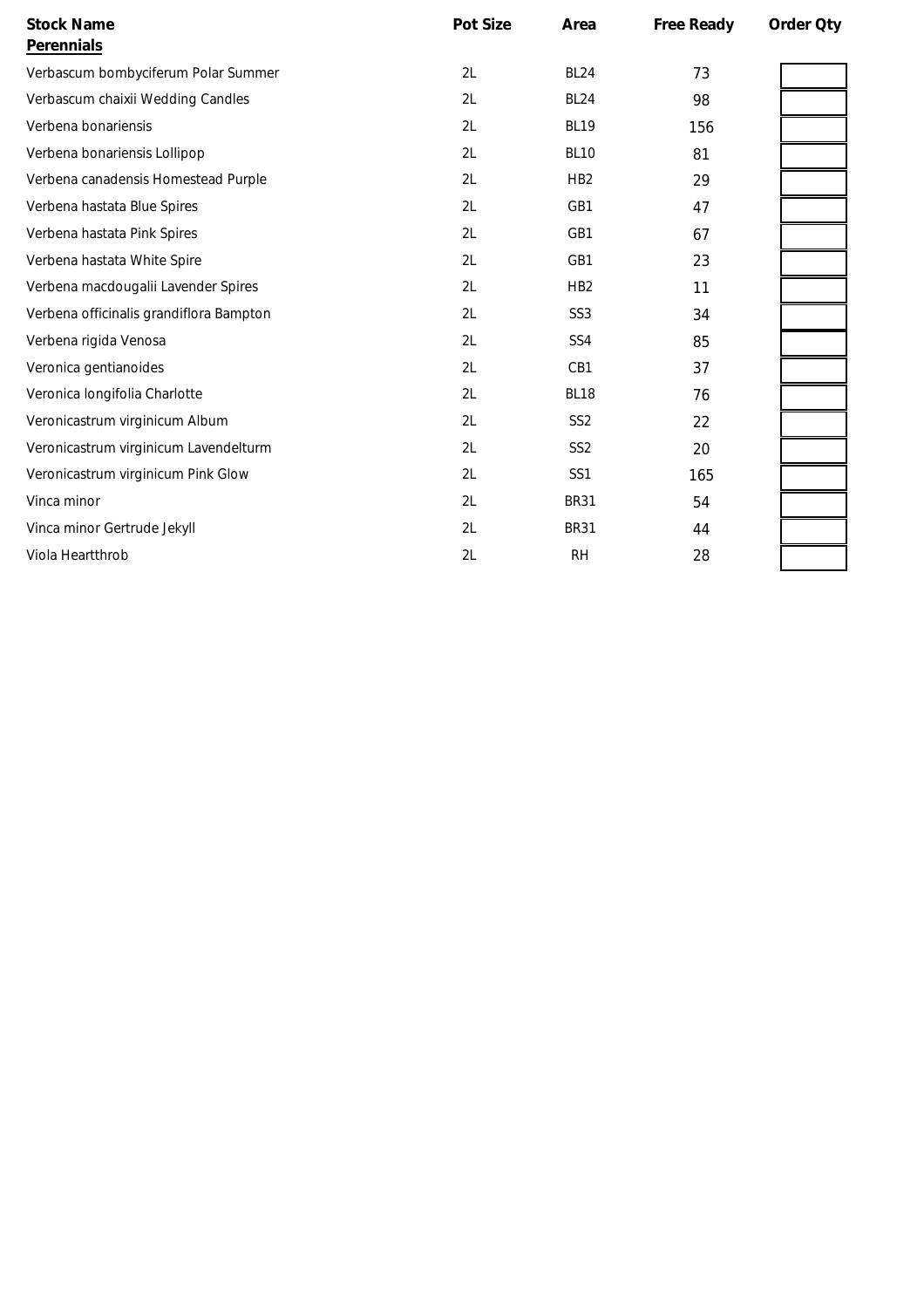| <b>Stock Name</b>                     | Pot Size   | Area            | Free Ready     | Order Oty |
|---------------------------------------|------------|-----------------|----------------|-----------|
| <b>Shrubs</b>                         |            |                 |                |           |
| Abelia x grandiflora                  | 10L        | TH <sub>3</sub> | 58             |           |
| Abelia x grandiflora Confetti         | 10L        | TH <sub>3</sub> | 18             |           |
| Abutilon megapotamicum                | 20L        | GH <sub>1</sub> | 6              |           |
| Aralia elata                          | 40L        | TH <sub>3</sub> | $\overline{2}$ |           |
| Aralia elata Variegata                | 7.5L       | SB <sub>2</sub> | 10             |           |
| Callicarpa bodinieri Profusion        | 10L        | SB <sub>2</sub> | $\overline{7}$ |           |
| Ceanothus Blue Mound                  | 5L         | SB1             | 12             |           |
| Ceanothus Italian Skies               | 20L        | MS4             | 3              |           |
| Ceanothus Yankee Point                | 10L        | MS4             | 2              |           |
| Cercis canadensis Forest Pansy        | 15L        | SB <sub>3</sub> | 1              |           |
| Cercis siliquastrum                   | 25L        | TB1             | 2              |           |
| Cistus $\times$ argenteus Silver Pink | 10L        | TH <sub>3</sub> | 1              |           |
| Cistus corbariensis                   | 10L        | TH <sub>3</sub> | 1              |           |
| Cistus loretti                        | 5L         | TH <sub>3</sub> | 53             |           |
| Cistus × pulverulentus Sunset         | 3L         | TH <sub>3</sub> | 2              |           |
| Cistus × pulverulentus Sunset         | 5L         | TH <sub>3</sub> | 1              |           |
| Cistus × pulverulentus Sunset         | 7.5L       | TH <sub>3</sub> | 1              |           |
| Clerodendrum trichotomum              | 50L        | TB1             | 1              |           |
| Clerodendrum trichotomum Purple Blaze | 5L         | SB1             | 1              |           |
| Convolvulus cneorum                   | 2L         | GB1             | 61             |           |
| Cordyline australis                   | 35L        | SB <sub>3</sub> | 4              |           |
| Cordyline australis Red Star          | 5L         | TH <sub>1</sub> | 6              |           |
| Cornus alba Sibirica                  | 10L        | SB <sub>2</sub> | 3              |           |
| Cornus alba Sibirica                  | 5L         | SB <sub>2</sub> | 8              |           |
| Cornus stolonifera Flaviramea         | 10L        | SB <sub>2</sub> | $\overline{2}$ |           |
| Cornus stolonifera Flaviramea         | 5L         | SB <sub>2</sub> | 6              |           |
| Corylus avellana Contorta             | 7.5L       | SB1             | 2              |           |
| Cupressus pyramidalis                 | <b>18L</b> | SB <sub>3</sub> | 4              |           |
| Daphne Perfume Princess               | 9L         | MS <sub>2</sub> | 1              |           |
| Elaeagnus ebbingei                    | 20L        | TB1             | 2              |           |
| Eriobotrya japonica Multistem         | 35L        | TH <sub>2</sub> | 1              |           |
| Eucalyptus gunnii                     | 10L        | SB <sub>3</sub> | 6              |           |
| Eucalyptus gunnii                     | 50L        | TH <sub>1</sub> | $\overline{2}$ |           |
| Eucalyptus pulverulenta Baby Blue     | 10L        | TH <sub>3</sub> | 14             |           |
| Eucryphia lucida Ballerina            | 5L         | TH <sub>1</sub> | 21             |           |
| Euonymus fortunei Emerald Gaiety      | 2L         | SB1             | 17             |           |
| Euonymus fortunei Emerald Gaiety      | 5L         | SB1             | 6              |           |
| Euonymus japonicus Green Spire        | 2L         | SB <sub>3</sub> | 61             |           |
| Euonymus Jean Hugues                  | 2L         | SB1             | 37             |           |
| Fatsia japonica                       | 10L        | DH              | 2              |           |
| Fatsia japonica                       | 15L        | DH              | 9              |           |
| Fatsia japonica                       | 25L        | HB <sub>3</sub> | 9              |           |
| Fatsia japonica                       | 7L         | HO              | 10             |           |
| Fatsia japonica Spiders Web           | 2L         | DH              | 52             |           |
| Fatsia japonica Spiders Web           | 7L         | DH              | $\overline{7}$ |           |
|                                       |            |                 |                |           |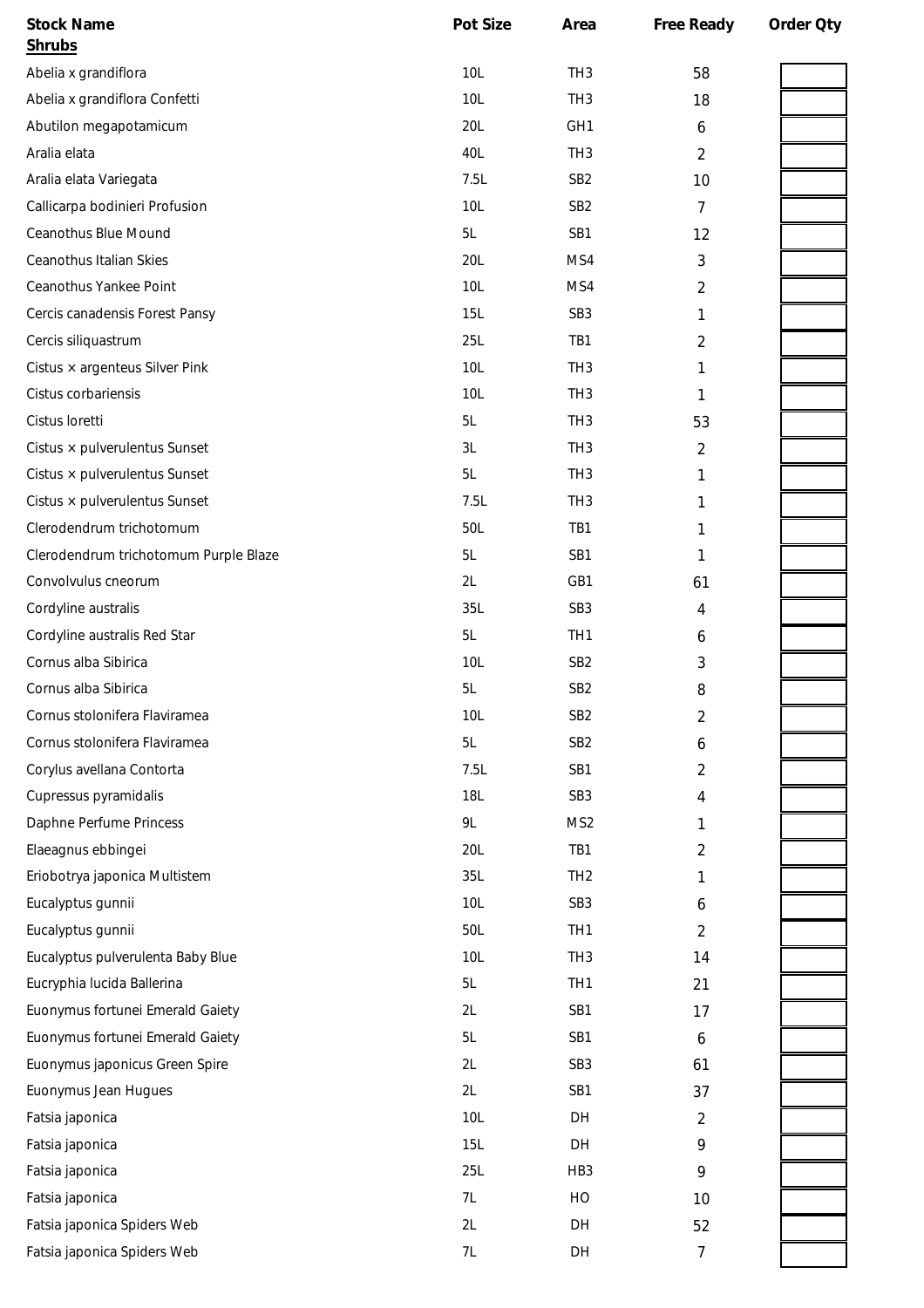| <b>Stock Name</b>                      | Pot Size        | Area            | Free Ready     | Order Oty |
|----------------------------------------|-----------------|-----------------|----------------|-----------|
| <b>Shrubs</b>                          |                 |                 |                |           |
| Fatsia japonica Spiders Web            | 9L              | DH              | $\overline{2}$ |           |
| Fatsia japonica Variagata              | 10L             | DH              | 8              |           |
| Hebe Green Globe                       | 5L              | SB1             | 44             |           |
| <b>Hebe Mette</b>                      | 15L             | SB1             | 5              |           |
| Hebe pinguifolia Sutherlandii          | 10L             | SB1             | 31             |           |
| Hebe pinguifolia Sutherlandii          | 5L              | SB1             | 23             |           |
| Hydrangea macrophylla Libelle          | 10L             | GB1             | 14             |           |
| Hydrangea paniculata Brussels Lace     | 10L             | GB1             | 16             |           |
| Hydrangea paniculata Limelight         | <b>15L</b>      | GB1             | 98             |           |
| Hydrangea paniculata Little Lime       | 10L             | GB1             | 10             |           |
| Hydrangea paniculata Little Lime       | 15L             |                 | 101            |           |
| Hydrangea paniculata Magical Moonlight | 10L             | GB1             | 8              |           |
| Hydrangea paniculata Phantom           | 10L             | GB1             | 11             |           |
| Hydrangea paniculata Silver Dollar     | 10L             | GB1             | $\overline{2}$ |           |
| Hydrangea quercifolia Ice Crystal      | 7L              | SB <sub>2</sub> | 4              |           |
| Leucothoe axil. Curly Red              | 5L              | SB <sub>3</sub> | 1              |           |
| Leucothoe Burning Love                 | 15L             | SB <sub>2</sub> | 1              |           |
| Leucothoe Dark Diamond                 | 15L             | SB <sub>2</sub> | 1              |           |
| Leucothoe Zeblid (Scarletta)           | 15L             | SB <sub>2</sub> | 2              |           |
| Ligustrum ovalifolium                  | 7.5L            | SB <sub>3</sub> | 40             |           |
| Lonicera Dropmore Scarlet              | 7L              | MS4             | 4              |           |
| Loropetalum chinense Black Pearl       | 10L             | SB <sub>3</sub> | 6              |           |
| Muehlenbeckia complexa                 | 2L              | CB1             | 69             |           |
| Muehlenbeckia complexa                 | 2L              | DH              | 69             |           |
| Nandina domestica Firepower            | 12L             | SB <sub>3</sub> | 2              |           |
| Nandina Obsessed                       | 7.5L            | SB <sub>3</sub> | 6              |           |
| Olea europea                           | 25L             |                 | 1              |           |
| Olearia haastii                        | 5L              | TH <sub>2</sub> | 8              |           |
| Osmanthus burkwoodii                   | 10L             | SB <sub>3</sub> | 1              |           |
| Osmanthus heterophyllus                | 50L             | SB <sub>3</sub> | 1              |           |
| Phillyrea angustifolia                 | 10 <sub>L</sub> | TB1             | 2              |           |
| Phillyrea angustifolia                 | <b>18L</b>      | TH <sub>1</sub> | 4              |           |
| Phormium Evening Glow                  | 5L              | TH <sub>1</sub> | 11             |           |
| Phormium Flamingo                      | 5L              | TH <sub>1</sub> | 20             |           |
| Phormium Flamingo                      | 5L              | TH <sub>2</sub> | 20             |           |
| Phormium Jester                        | 5L              | TH <sub>1</sub> | 4              |           |
| Phormium Pink Stripe                   | 15L             | TH <sub>1</sub> | 4              |           |
| Phormium Rainbow Maiden                | 5L              | TH <sub>1</sub> | 8              |           |
| Phormium Rainbow Queen                 | 10 <sub>L</sub> | TH <sub>1</sub> | 1              |           |
| Phormium Rainbow Queen                 | 5L              | TH <sub>1</sub> | 8              |           |
| Phormium Red Sensation                 | 5L              | TH <sub>1</sub> | 4              |           |
| Phormium tenax Variegatum              | 25L             | TH <sub>1</sub> | 1              |           |
| Phormium Veneer                        | 5L              | TH <sub>2</sub> | 12             |           |
| Phormium Yellow Wave                   | 25L             | TH <sub>1</sub> | $\mathfrak{Z}$ |           |
| Phormium Yellow Wave                   | 5L              | TH <sub>1</sub> | 42             |           |
|                                        |                 |                 |                |           |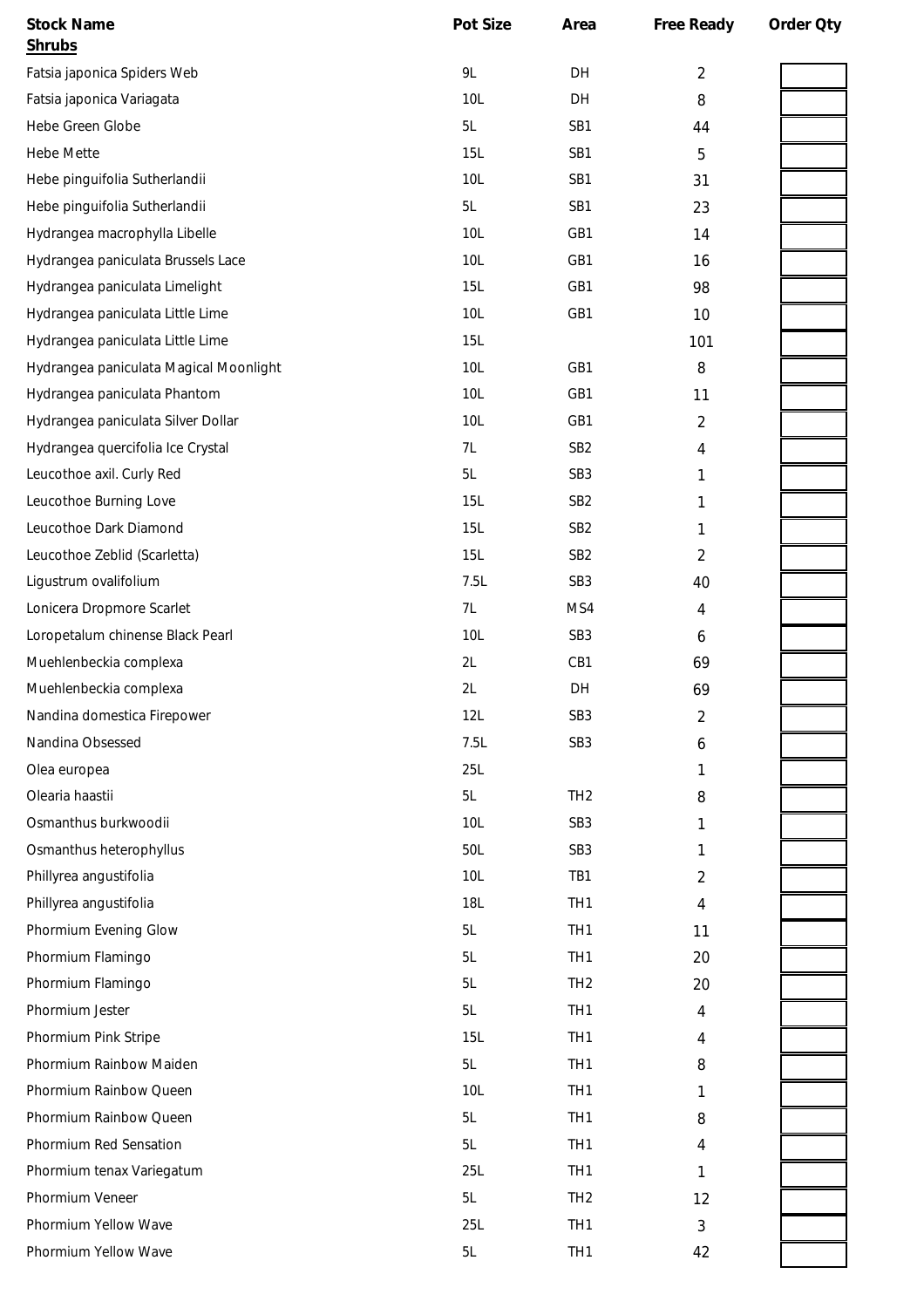| <b>Stock Name</b>                    | Pot Size   | Area            | Free Ready     | Order Qty |
|--------------------------------------|------------|-----------------|----------------|-----------|
| Shrubs                               |            |                 |                |           |
| Phygelius aequalis Yellow Trumpet    | 2L         | SS <sub>3</sub> | 19             |           |
| Pittosporum tenuifolium Bannow Bay   | 10L        | SB <sub>3</sub> | 15             |           |
| Pittosporum tenuifolium County Park  | 10L        | MS4             | 3              |           |
| Pittosporum tenuifolium Elizabeth    | 20L        | GH <sub>2</sub> | 2              |           |
| Pittosporum tenuifolium Golden Ball  | 15L        | GH <sub>1</sub> | 7              |           |
| Pittosporum tenuifolium Golf Ball    | 10L        | SB <sub>3</sub> | 68             |           |
| Pittosporum tenuifolium Pom Pom      | 5L         | GH <sub>2</sub> | $\mathbf{1}$   |           |
| Pittosporum tenuifolium Silver Ball  | 10L        | SB <sub>3</sub> | 51             |           |
| Pittosporum tenuifolium Silver Ball  | <b>15L</b> | GH <sub>2</sub> | 5              |           |
| Pittosporum tenuifolium Silver Magic | 7.5L       | GH <sub>2</sub> | $\overline{2}$ |           |
| Pittosporum tenuifolium Silver Queen | 10L        | SB <sub>3</sub> | 16             |           |
| Pittosporum tenuifolium Tom Thumb    | 15L        | MS4             | 4              |           |
| Pittosporum tenuifolium Tom Thumb    | 25L        | MS4             | 17             |           |
| Pittosporum tenuifolium Tom Thumb    | 5L         | GH <sub>2</sub> | 36             |           |
| Pittosporum tenuifolium Variegatum   | 10L        | GH <sub>2</sub> | $\mathbf{1}$   |           |
| Pittosporum tenuifolium Variegatum   | 5L         | GH <sub>2</sub> | 15             |           |
| Pittosporum tenuifolium Variegatum   | 7.5L       | GH <sub>2</sub> | 5              |           |
| Pittosporum tobira Nanum             | 3L         | SB <sub>3</sub> | 9              |           |
| Rosa Silver Anniversary              | 7.5L       | SB <sub>2</sub> | 5              |           |
| Sambucus nigra Black Lace            | 10L        | SB <sub>3</sub> | 8              |           |
| Sambucus nigra Black Lace            | 18L        | SB <sub>2</sub> | 4              |           |
| Santolina chamaecyparissus           | 2L         | H <sub>B2</sub> | 37             |           |
| Santolina rosmarinifolia             | 2L         | HB <sub>3</sub> | 91             |           |
| Teucrium chamaedrys                  | 2L         | HB4             | 93             |           |
| Teucrium chamaedrys                  | 2L         | <b>BL21</b>     | 93             |           |
| Viburnum tinus                       | 15L        | SB <sub>2</sub> | 8              |           |
| Viburnum tinus                       | 5L         | SB <sub>2</sub> | 9              |           |
| Viburnum tinus Eve Price             | <b>18L</b> | SB <sub>3</sub> | 1              |           |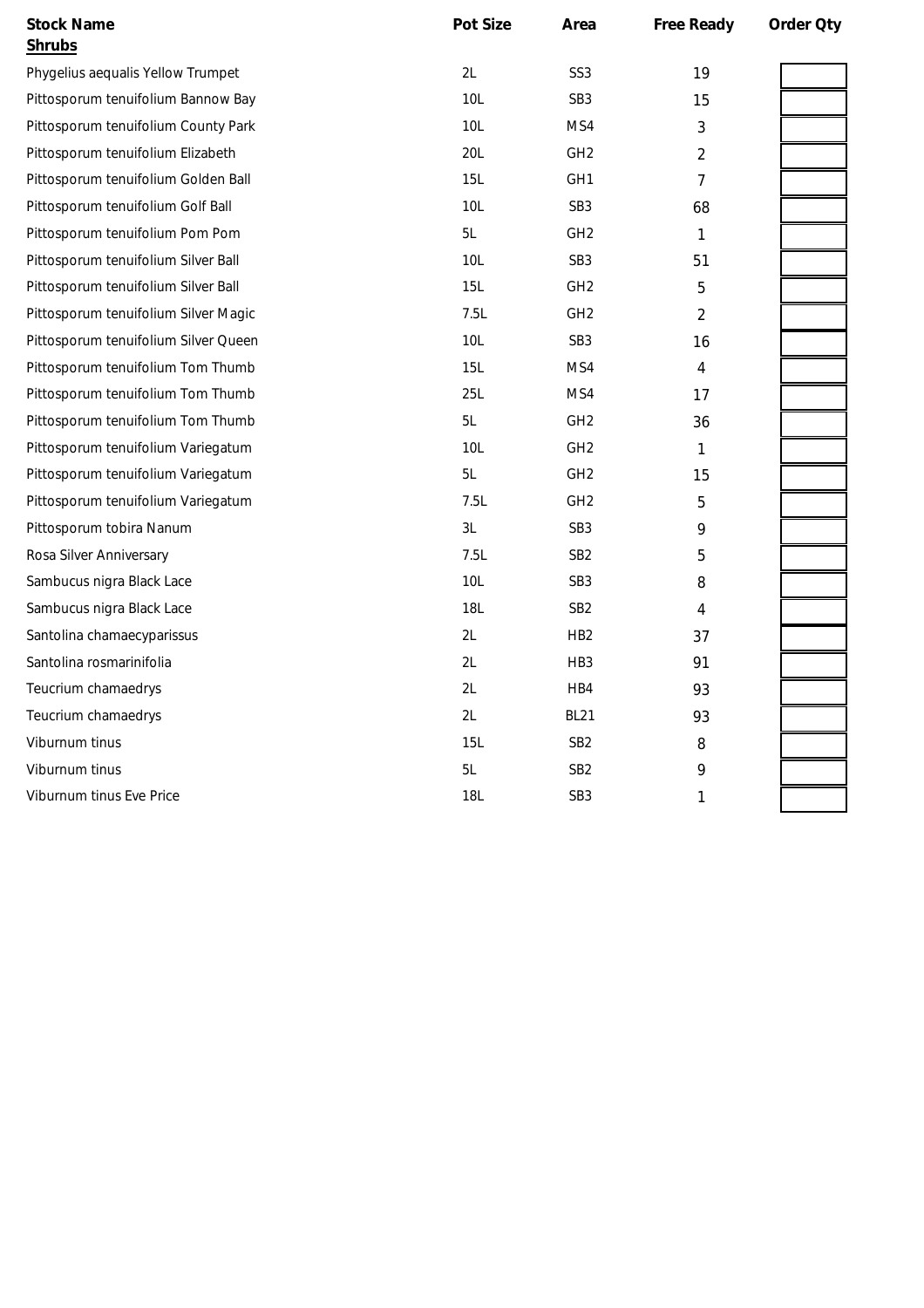|            | Area            |                | Order Qty  |
|------------|-----------------|----------------|------------|
|            |                 |                |            |
| 3L         | <b>BR34</b>     | 86             |            |
| 2L         | CB1             | 132            |            |
| 2L         | <b>BL11</b>     | 149            |            |
| 3L         | <b>BR28</b>     | 104            |            |
| 3L         | <b>BR28</b>     | 249            |            |
| 3L         | <b>BR33</b>     | 36             |            |
| 2L         | <b>BL11</b>     | 149            |            |
| 3L         | <b>BR28</b>     | 25             |            |
| 3L         | <b>BR28</b>     | 31             |            |
| 1L         | AB1             | 13             |            |
| 1L         | AB1             | 69             |            |
| 1L         | AB1             | 33             |            |
| 1L         | CB <sub>2</sub> | 121            |            |
| 9cm        | AB1             | 331            |            |
| 3L         | CB <sub>2</sub> | 50             |            |
| 2L         | CB <sub>2</sub> | 123            |            |
| 3L         | CB <sub>2</sub> | 69             |            |
| 3L         | CB <sub>2</sub> | 15             |            |
| 1L         | AB1             | 40             |            |
| 2L         | TH <sub>2</sub> | 103            |            |
| 2L         | HB4             | 12             |            |
| 2L         | CB1             | 96             |            |
| 1L         | HB              | 108            |            |
| 2L         | GH <sub>2</sub> | 58             |            |
|            |                 |                |            |
| 2L         | GH <sub>2</sub> | 38             |            |
| 2L         | GH4             | 41             |            |
| 2L         | GH <sub>2</sub> | 18             |            |
| 1L         | <b>RH</b>       | 32             |            |
|            |                 |                |            |
|            | SB <sub>3</sub> | 1              |            |
| 70L        | SB <sub>2</sub> | $\overline{2}$ |            |
| 30L        | SB <sub>3</sub> | 1              |            |
| 30L        | MS <sub>2</sub> | 1              |            |
| <b>15L</b> | TH <sub>1</sub> | 1              |            |
| 20L        | TH <sub>1</sub> | 2              |            |
| 30L        | SB <sub>3</sub> | 6              |            |
| <b>18L</b> | SB <sub>3</sub> | 5              |            |
|            |                 | 5              |            |
|            | Pot Size        |                | Free Ready |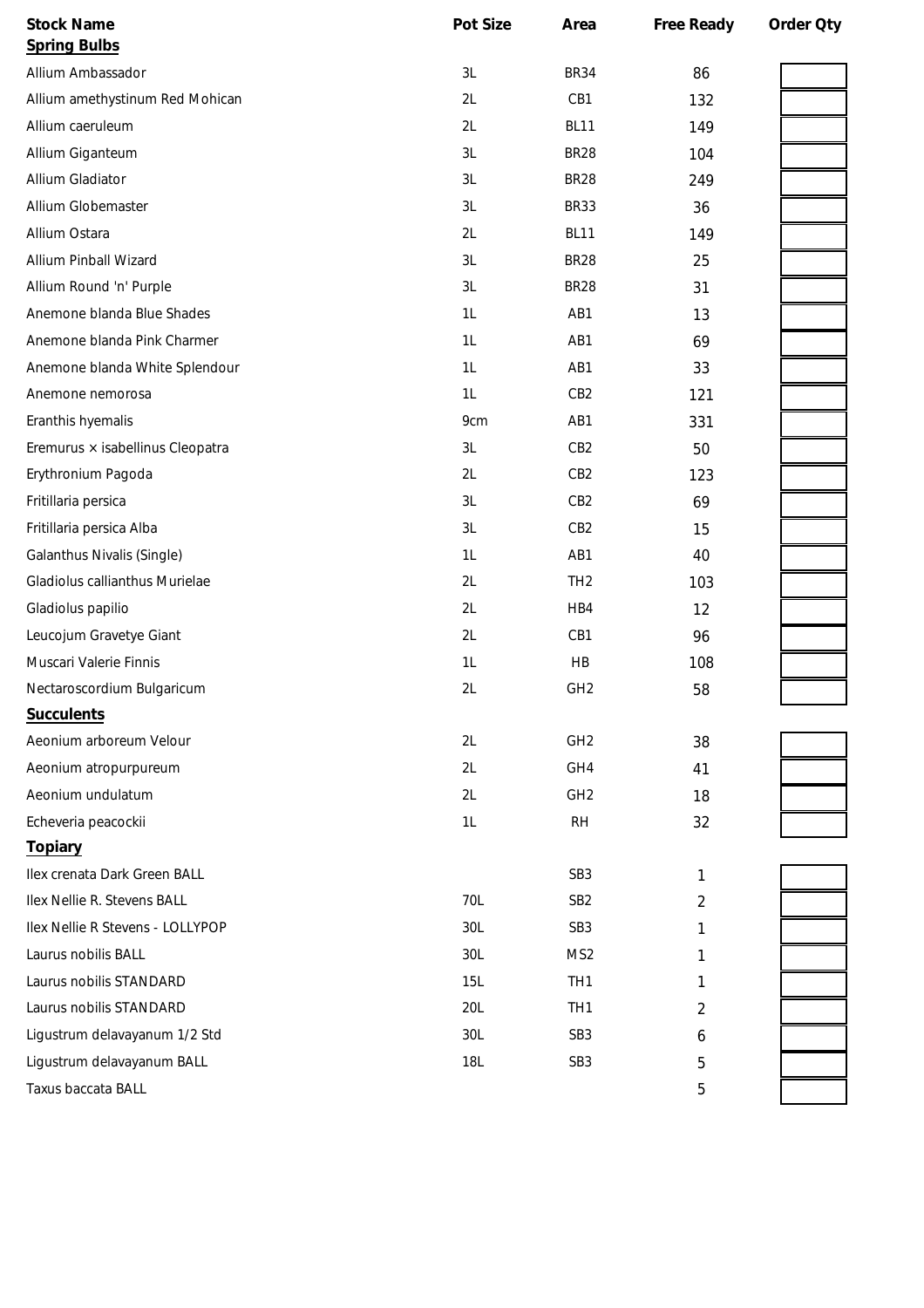| <b>Stock Name</b>                         | Pot Size        | Area            | Free Ready     | Order Oty |
|-------------------------------------------|-----------------|-----------------|----------------|-----------|
| <b>Trees</b>                              |                 |                 |                |           |
| Acacia dealbata                           | 5L              | SB <sub>2</sub> | 10             |           |
| Acer campestre Elsrijk                    | 100L            | TB1             | 1              |           |
| Acer griseum Multi Stem                   |                 | TB1             | $\overline{c}$ |           |
| Acer palmatum Bi Hoo                      | 10L             | SB <sub>3</sub> | 3              |           |
| Acer palmatum dissectum Viridis           | 10L             | SB <sub>3</sub> | $\overline{2}$ |           |
| Acer palmatum Garnet                      | 20L             | SB <sub>3</sub> | $\overline{2}$ |           |
| Acer palmatum Sango-kaku                  | 25L             | SB <sub>3</sub> | 3              |           |
| Arbutus unedo                             | <b>18L</b>      | TB1             | 4              |           |
| Arbutus unedo                             | 20L             | TB1             | 1              |           |
| Betula pubescens                          | 155L            | TB1             | 3              |           |
| Betula utilis jacquemontii                | 45L             | TB1             | 2              |           |
| Betula utilis jacquemontii                | 50L             | TB1             | $\overline{c}$ |           |
| Betula utilis jacquemontii Doorenbos      | 50L             | TB1             | 6              |           |
| Betula utilis jacquemontii MULTISTEM      | 110L            | TB1             | 1              |           |
| Betula utilis jacquemontii MULTISTEM      | 90L             | TB1             | 7              |           |
| Betula utilis jacquemontii MULTISTEM      | RB              | TB1             | $\overline{2}$ |           |
| Carpinus betulus                          | 110L            | TB1             | 3              |           |
| Carpinus betulus                          | 50L             | TB1             | 2              |           |
| Carpinus betulus PLEACH                   | 55L             | TB1             | 1              |           |
| Chamaerops humilis                        | 30L             | TH <sub>1</sub> | 1              |           |
| Chamaerops humilis                        | 35L             | SB <sub>3</sub> | 2              |           |
| Chamaerops humilis                        | 35L             | SB <sub>3</sub> | 6              |           |
| Cornus controversa Variegata              | 35L             | TB1             | 1              |           |
| Eucalyptus gunnii France Bleu             | 10L             | SB <sub>3</sub> | $\overline{c}$ |           |
| Ficus carica                              | <b>RB</b>       | TB1             |                |           |
| Magnolia grandiflora Gallisonniere        | 18L             |                 | 6              |           |
| Magnolia stellata                         | 20L             | SB <sub>3</sub> | 2              |           |
| Magnolia Susan                            | 18L             | TB1             | 1              |           |
| Malus domestica Braeburn (Espalier)       | <b>RB</b>       | TB1             | 2              |           |
| Malus domestica Honingszoet               | 7L              | MS4             | 1              |           |
| Morus platanifolia fruitless              | 50L             | TB1             | 3              |           |
| Paulownia tomentosa                       | 50L             | TB1             | 1              |           |
| Prunus domestica Victoria (espalier)      |                 | SB <sub>3</sub> | 2              |           |
| Prunus Iusitanica Angustifolia (Standard) | 50L             | SB <sub>2</sub> | 7              |           |
| Pyrus call. Chantichleer                  | 45L             | TB1             | 7              |           |
| Tilia cordata Winter Orange               | 50L             | TB1             | 1              |           |
| Trachycarpus fortunei                     | 30L             | SB <sub>3</sub> | 9              |           |
| Trachycarpus fortunei                     | 30L             | TH <sub>1</sub> | 9              |           |
| Trachycarpus fortunei                     | 50L             | SB <sub>3</sub> | $\overline{2}$ |           |
| Tropicals                                 |                 |                 |                |           |
| Agave americana Variegata                 | 30L             | TH <sub>3</sub> | $\overline{2}$ |           |
| Agave americana Variegata                 | 50L             | TH <sub>3</sub> | 1              |           |
| Hedychium gardnerianum                    | 10 <sub>L</sub> | TH <sub>1</sub> | 23             |           |
| Musa ensete                               | 40L             | TH <sub>3</sub> | 7              |           |
| Strelitzia reginae                        | 30L             | TH <sub>2</sub> | 5              |           |